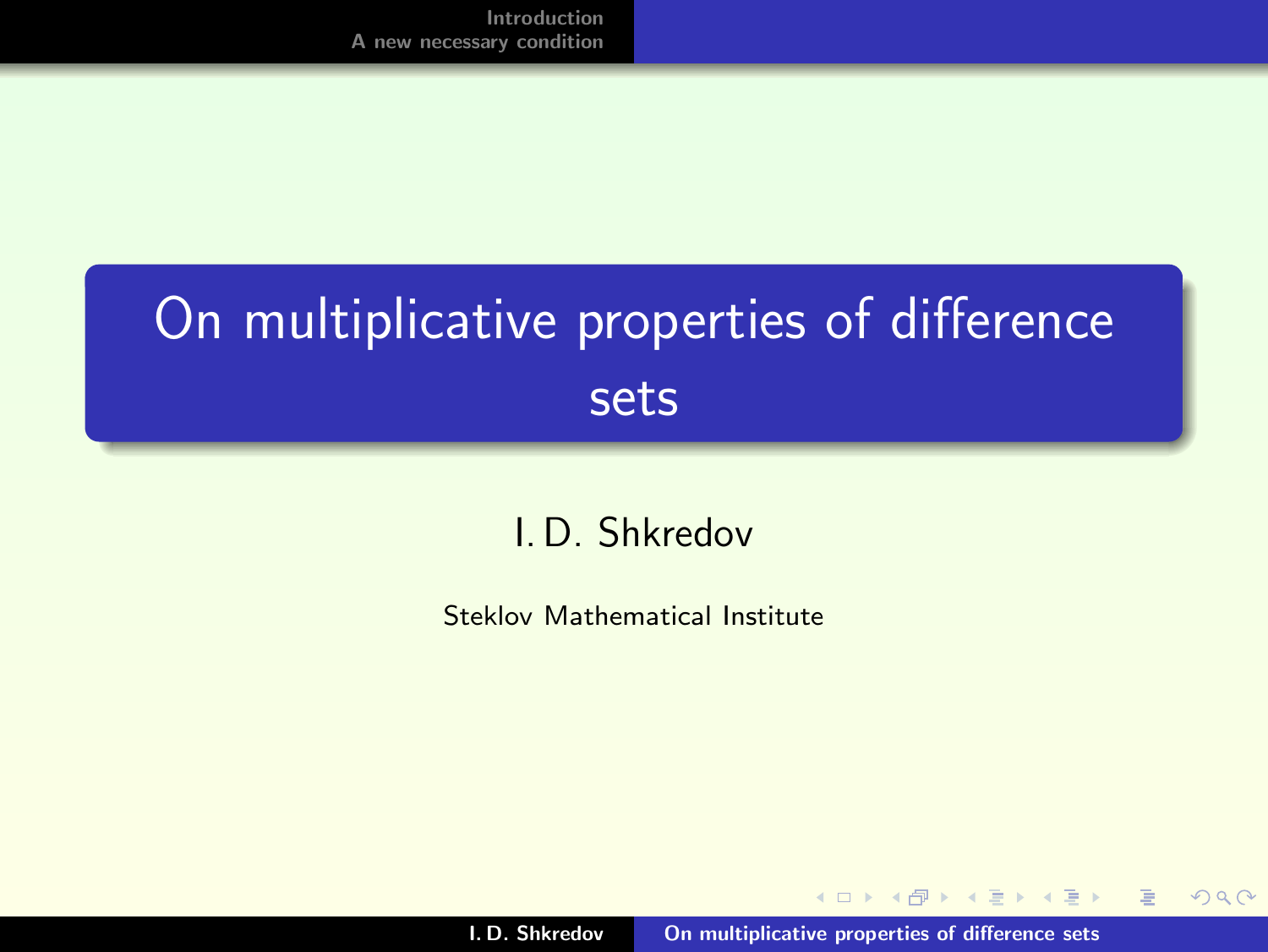### Introduction

Let  $\mathcal{R} = \mathcal{R}(+, \cdot)$  be a ring and  $A, B \subset \mathcal{R}$  be any finite sets.

$$
A + B := \{a + b : a \in A, b \in B\} \qquad \text{(sumset)}
$$

$$
A \cdot B := \{ a \cdot b \; : \; a \in A, \, b \in B \} \qquad \text{(product set)}
$$

#### General question

What can we say about the structure of sets  $S$  equal

$$
A+B \quad \text{or} \quad A+A \quad \text{or} \quad A-A?
$$

 $S = S + \{0\}$  or  $S = (S + x) - \{x\}$ , so we consider  $|A|, |B| > 1.$ 

<span id="page-1-0"></span>メタト メミト メミトー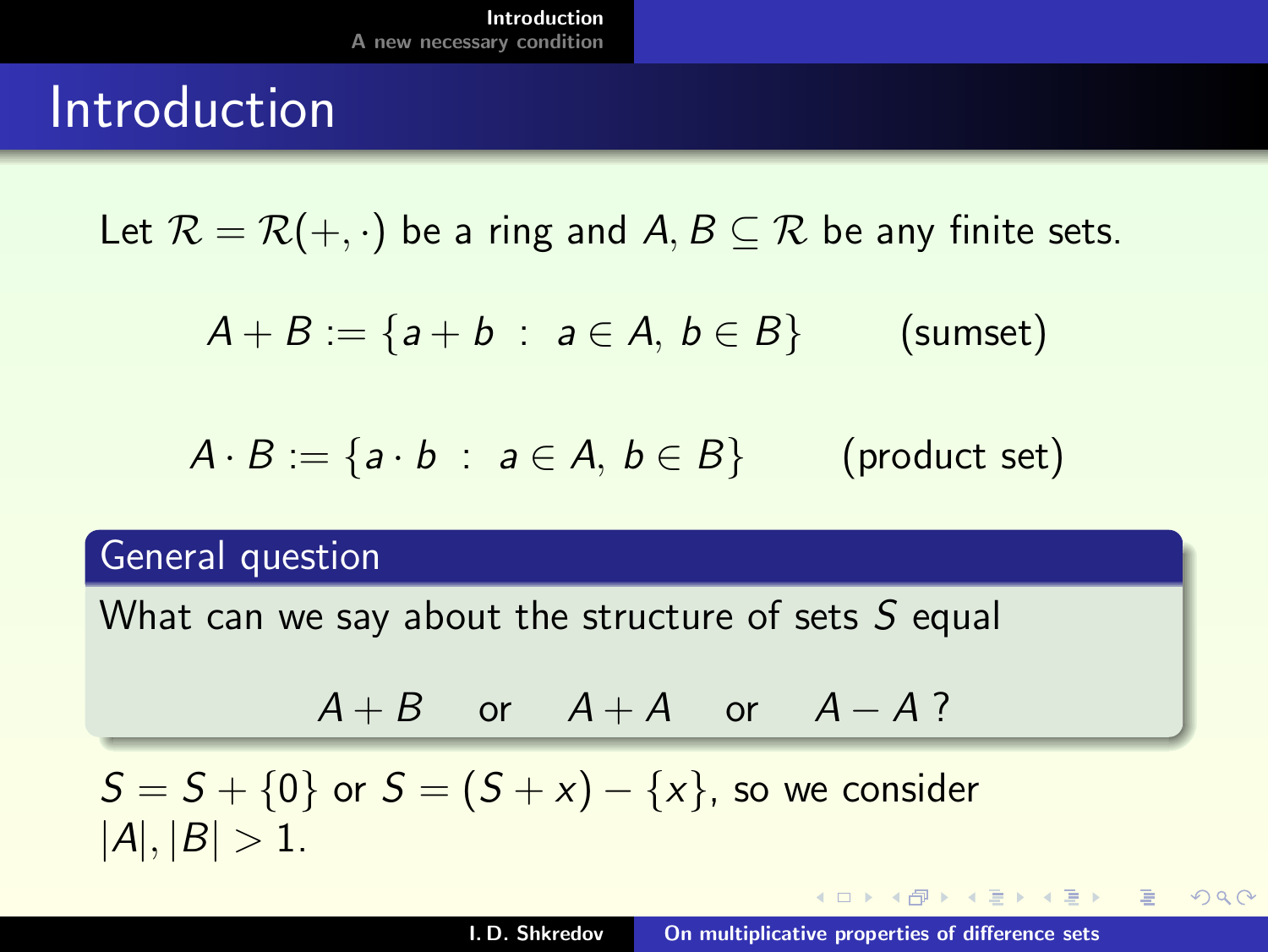### Fourier analysis and almost periodicity, I

We want to understand the structure of  $A + B$ .

Instead of studying the characteristic function of  $A + B$ consider the function

$$
f_{A,B}(x) = |A \cap (x - B)| = (1_A * 1_B)(x)
$$

with the same support

$$
\mathrm{supp}\, f_{A,B}=A+B.
$$

We have

$$
\widehat{f}_{A,B} = \widehat{1_A} \cdot \widehat{1_B} \, .
$$

**NATION**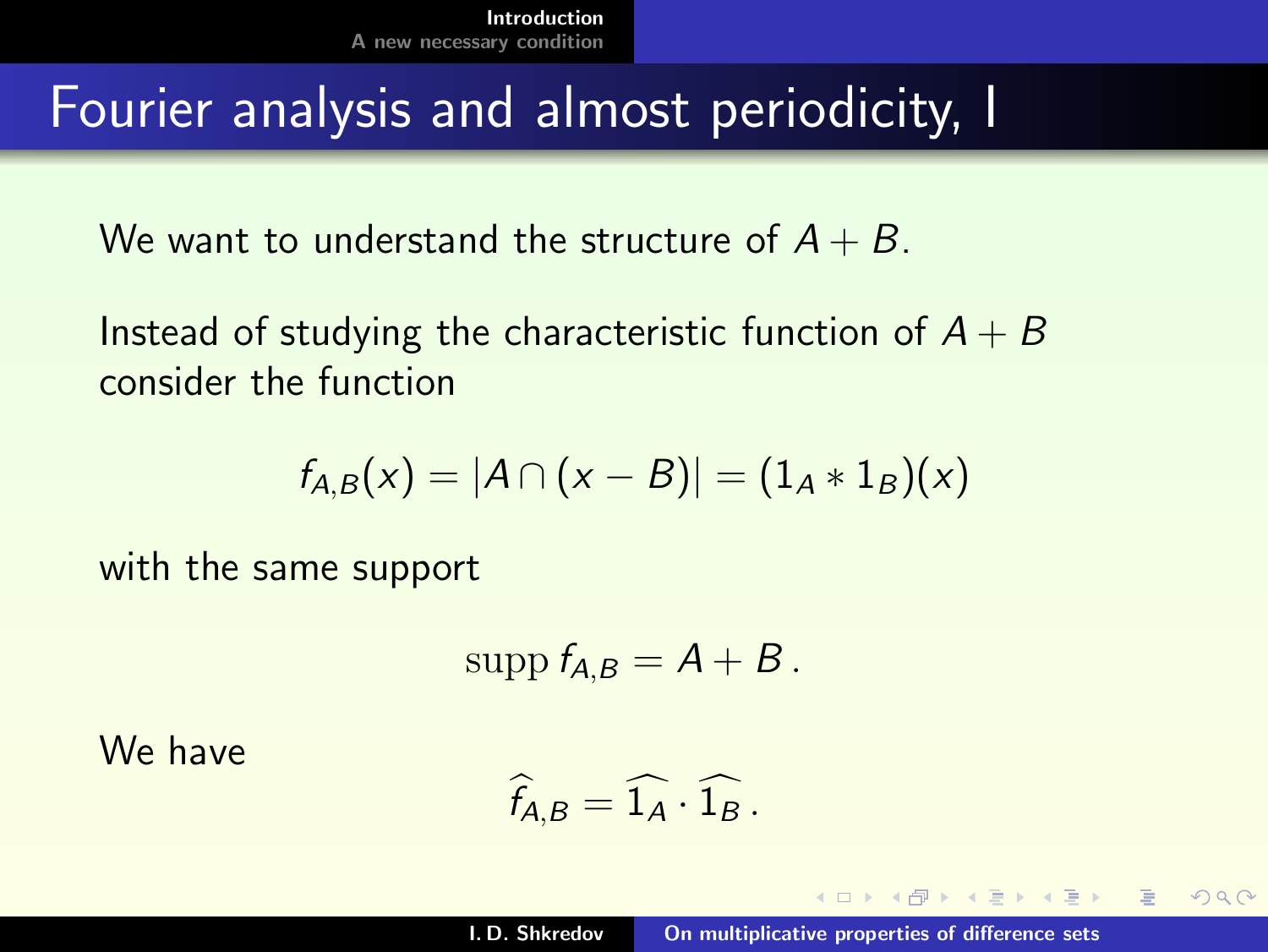### Fourier analysis and almost periodicity, I

Theorem (Croot–Sisask, 2010)

Let  $\varepsilon \in (0,1)$ ,  $K \geq 1$ ,  $p \in \mathbb{N}$ ,  $f : \mathbf{G} \to \mathbb{C}$  and

 $|A + A| < K |A|$ .

Then there is a set  $|{\cal T}|,~|{\cal T}| \geq |{\cal A}| \exp(-O(\varepsilon^{-2} p \log |{\cal K}|))$  s.t.  $\forall t \in \mathcal{T}$  one has

$$
||(f * 1_A)(x + t) - (f * 1_A)(x)||_p \leq \varepsilon |A| ||f||_p
$$

In particular,

$$
\|(1_B * 1_A)(x + t) - (1_B * 1_A)(x)\|_p \leq \varepsilon |A||B|^{1/p}.
$$

 $\mathcal{A} \leftarrow \mathcal{A} \oplus \mathcal{A} \oplus \mathcal{A} \oplus \mathcal{A}$ 

つくい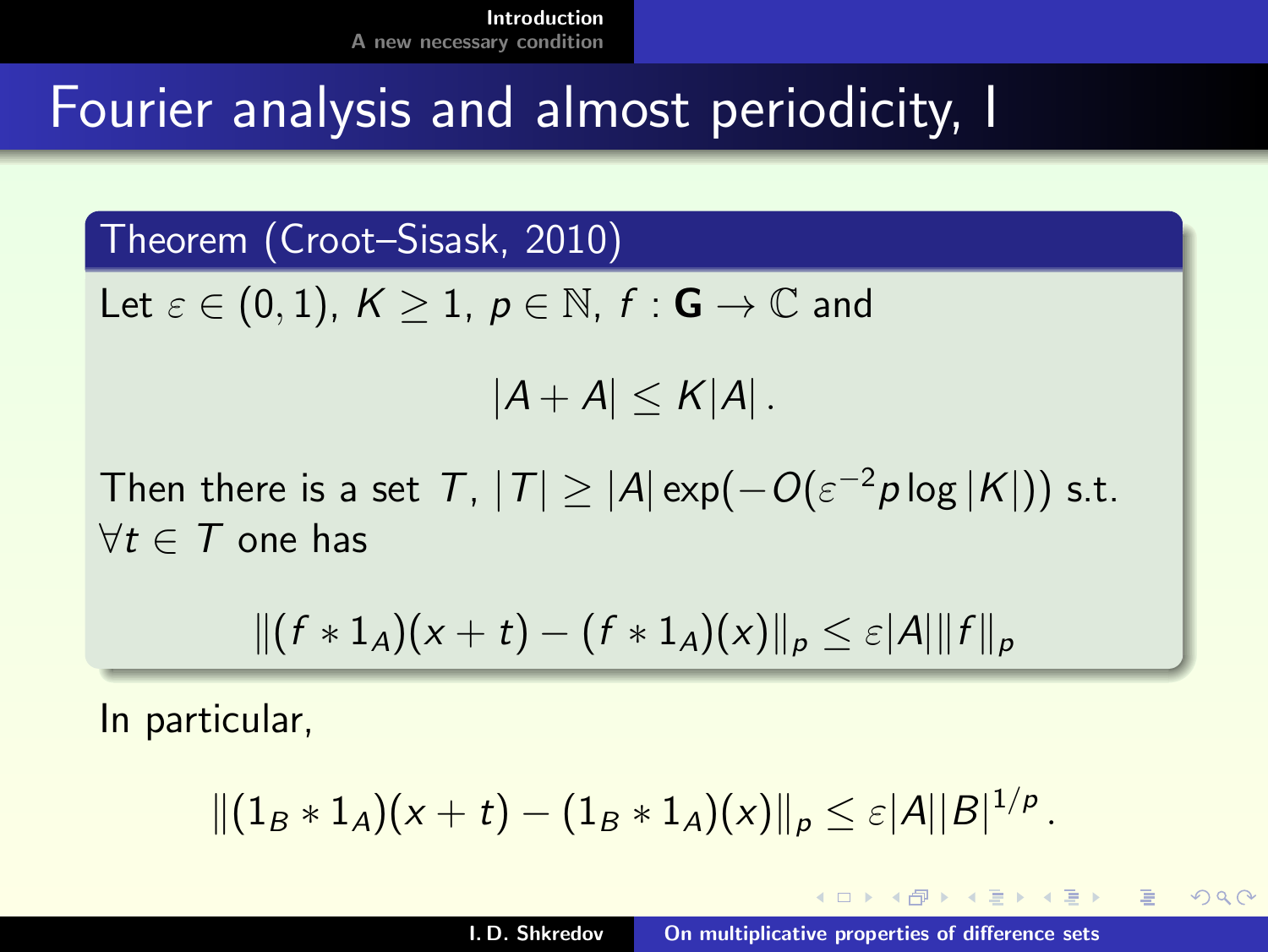### Fourier analysis and almost periodicity, I

In other words,  $(1_B * 1_A)(x) \approx (1_B * 1_A)(x + t)$  for any  $t \in \mathcal{T}$ .

By the triangle inequality

 $(1_B * 1_A)(x) \approx (1_B * 1_A)(x+t) \approx (1_B * 1_A)(x+2t) \approx (1_B * 1_A)(x+kt)$ 

It implies that  $A + B$  contains long arithmetic progressions.

#### Theorem (Croot–Laba–Sisask, 2011)

Let  $A, B \subseteq \{1, 2, \ldots, N\}, |A| = \alpha N, |B| = \beta N$ . Then  $A + B$ contains an arithmetic progression of length at least

$$
\left(c\left(\frac{\alpha\log N}{(\log 2\beta^{-1})^3}\right)^{1/2}-\log(\beta^{-1}\log N)\right)
$$

.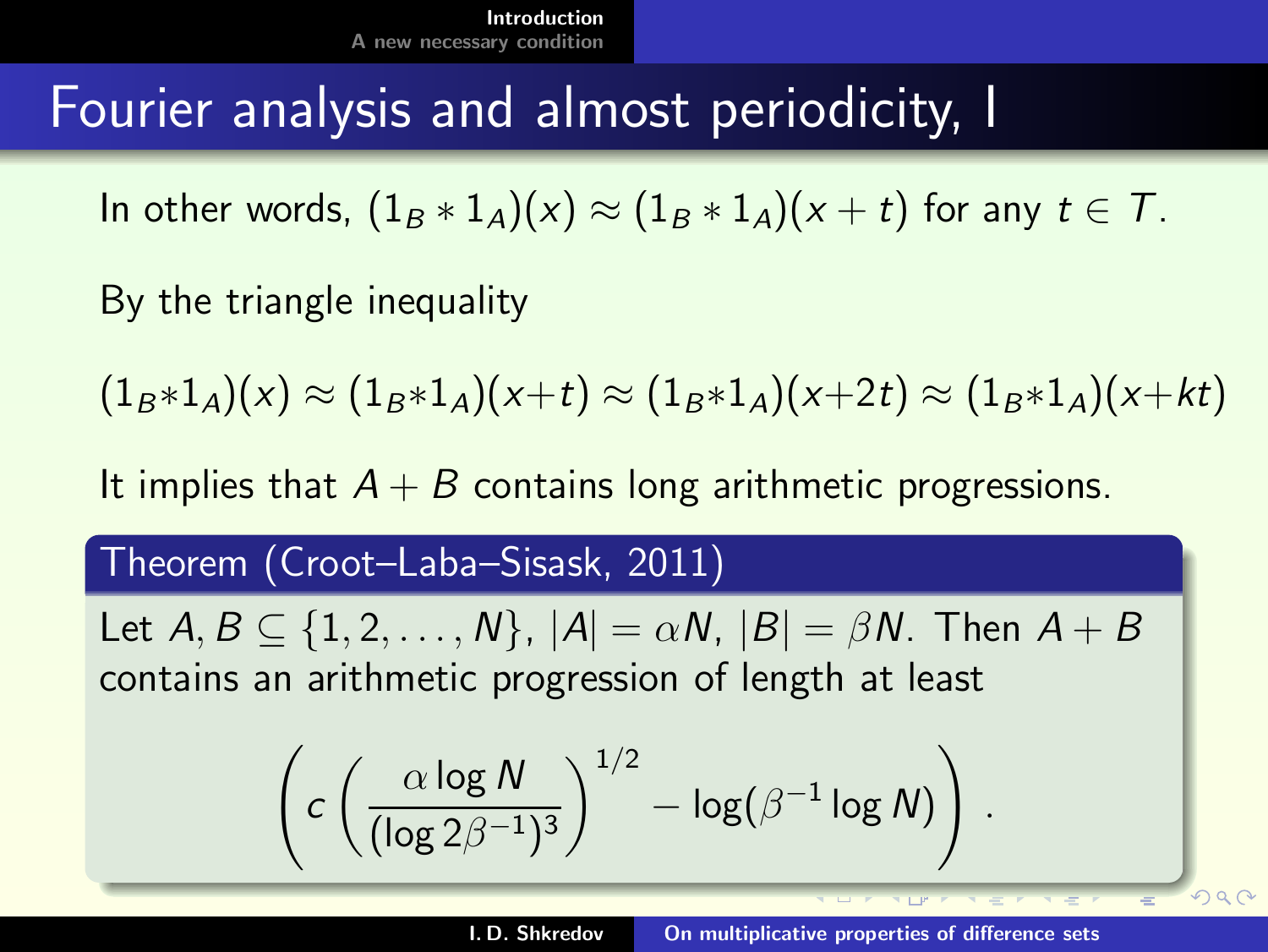```
One can find another structures in A + B:
```

```
uniformly distributed sequences,
large divisors (Sárközy, ...)
and so on.
```
Works ⇔ Fourier works ⇔ works for sets with small ratio  $|A + B|/|A|$ ,  $|A + B|/|B|$ .

A + + = + + = +

つくい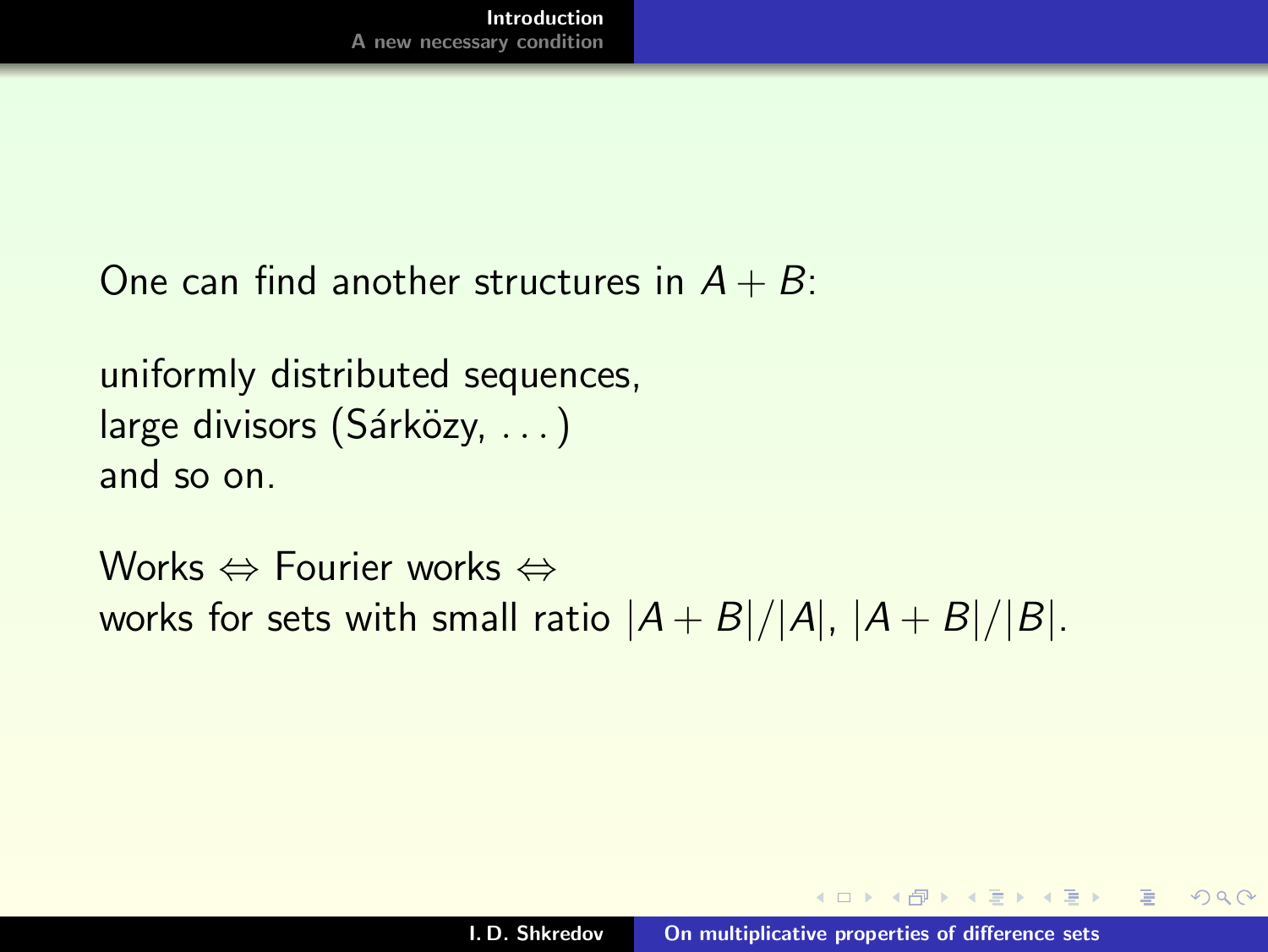### Non almost periodicity approaches, II

Theorem (Croot–Ruzsa–Schoen, 2005)

Let  $|A + A| \leq K|A|$  or  $|A - A| \leq K|A|$ . Then  $A + A$  or  $A - A$ contains an arithmetic progression of length at least

 $log |A|/log K$ .

Works for another structures as well (not only AP).

Sketch. We prove a weaker statement

 $A \subseteq \mathbb{F}_p, |A| \geq p/K \Rightarrow A - A$  contains AP of size

 $\gg$  log p/log K.

イロメ イ押 トラ ミュート・エ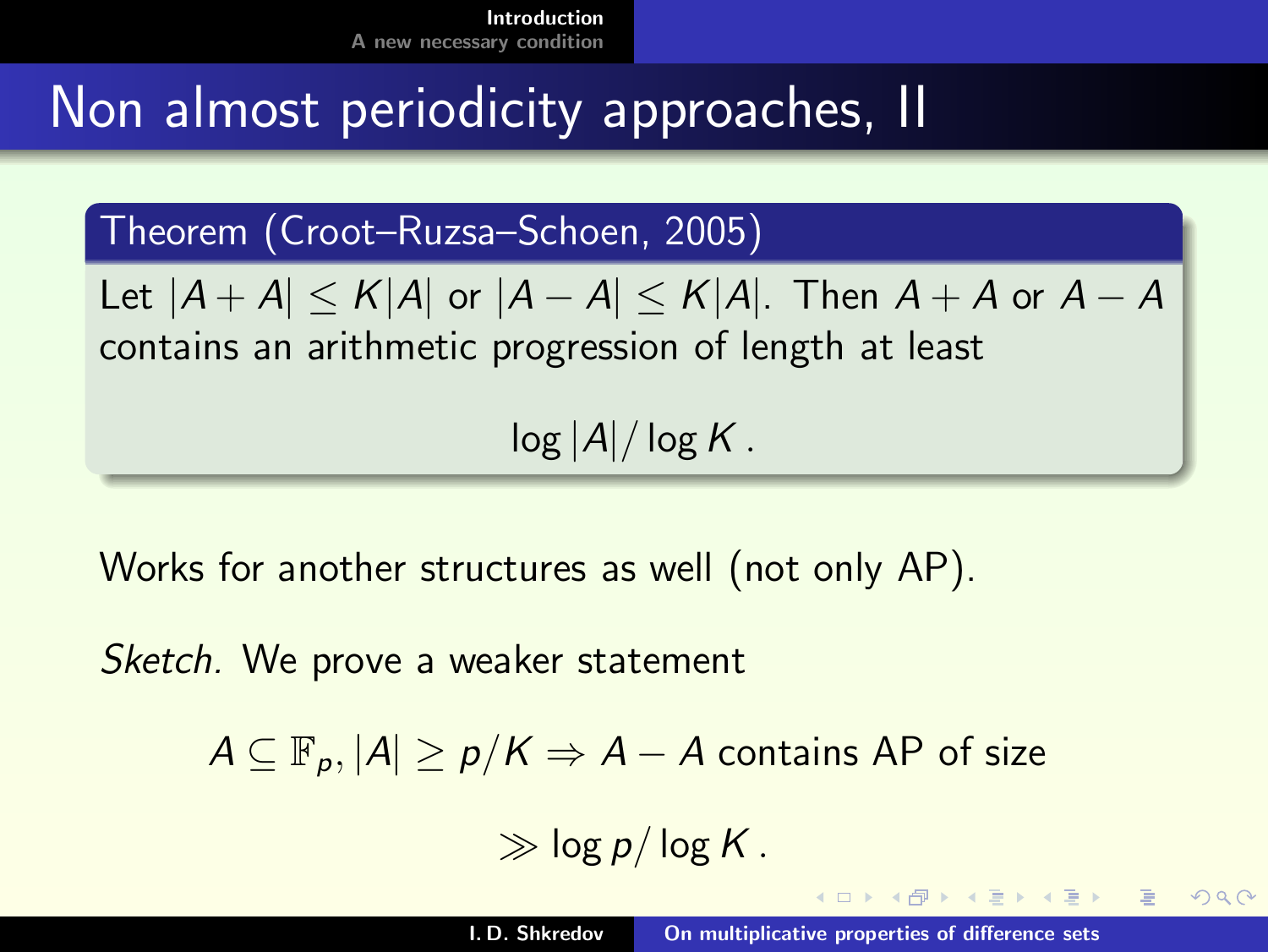#### Consider

$$
S_j := A^k + j \cdot (1,2,\ldots,k) \subseteq \mathbb{F}_p^k, \qquad j = 0,1,\ldots,p-1.
$$

# We have  $\vert S_{j}\vert =\vert A\vert^{k}$  and  $\emptyset \neq \mathcal{S}_i \cap \mathcal{S}_j \Rightarrow (i-j) \cdot (1,2,\ldots,k) \in \mathcal{A}^k - \mathcal{A}^k = (\mathcal{A} - \mathcal{A})^k \,.$ If  $|A|^k p > p^k \Leftrightarrow k \ll \log p / \log K$

then  $A - A$  contains an arithmetic progression of length k.

イロメ イ押 トラ ミュート・エ

 $2Q$ 

 $\equiv$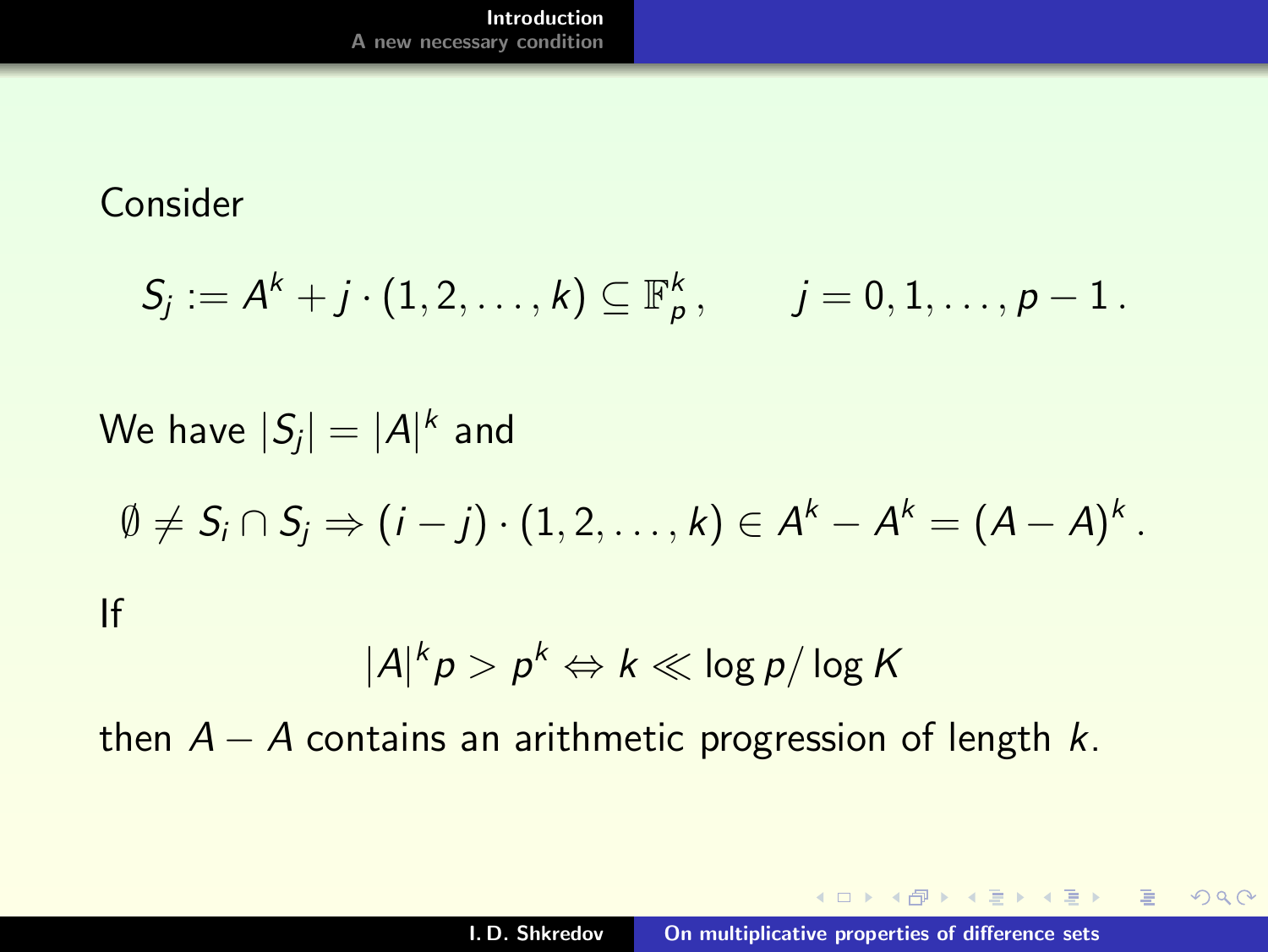### Non almost periodicity approaches, III

Katz–Koester's observation Put  $D := A - A$ . Then  $|D \cap (D + d)| > |A| + \varepsilon(d)$  for all  $d \in D$ , where  $\varepsilon(d) \geq 0$ .

Let us prove a simpler observation

$$
|D \cap (D+d)| = |D \cap (D+a_1-a_2)| = |(D+a_1) \cap (D+a_2)| \ge |A|,
$$

where  $d = a_1 - a_2 \in D$ .

 $A \cap \overline{A} \cap A = A \cap A = A$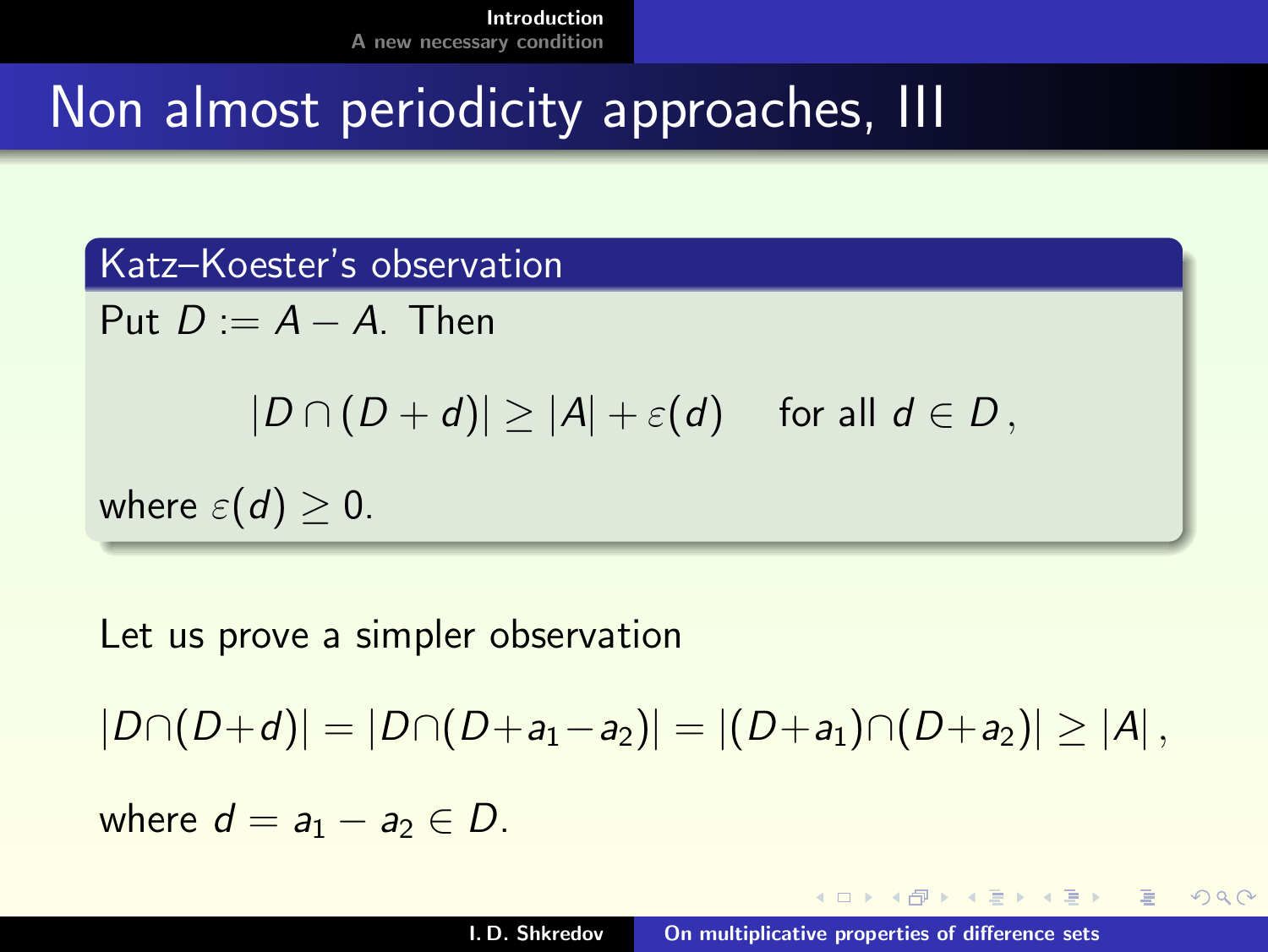We have

$$
D=A-A=\bigcup_{a\in A}(A-a)\supseteq A-a,\qquad \forall a\in A.
$$

and hence

$$
A\subseteq (D+a_1)\cap (D+a_2)
$$

for any  $a_1, a_2 \in A$ .

Katz–Koester

$$
A-(A-a_1)\cap (A-a_2)\subseteq (D+a_1)\cap (D+a_2)
$$

K ロ ▶ K 個 ▶ K 君 ▶ K 君 ▶ ...

 $\equiv$ 

 $299$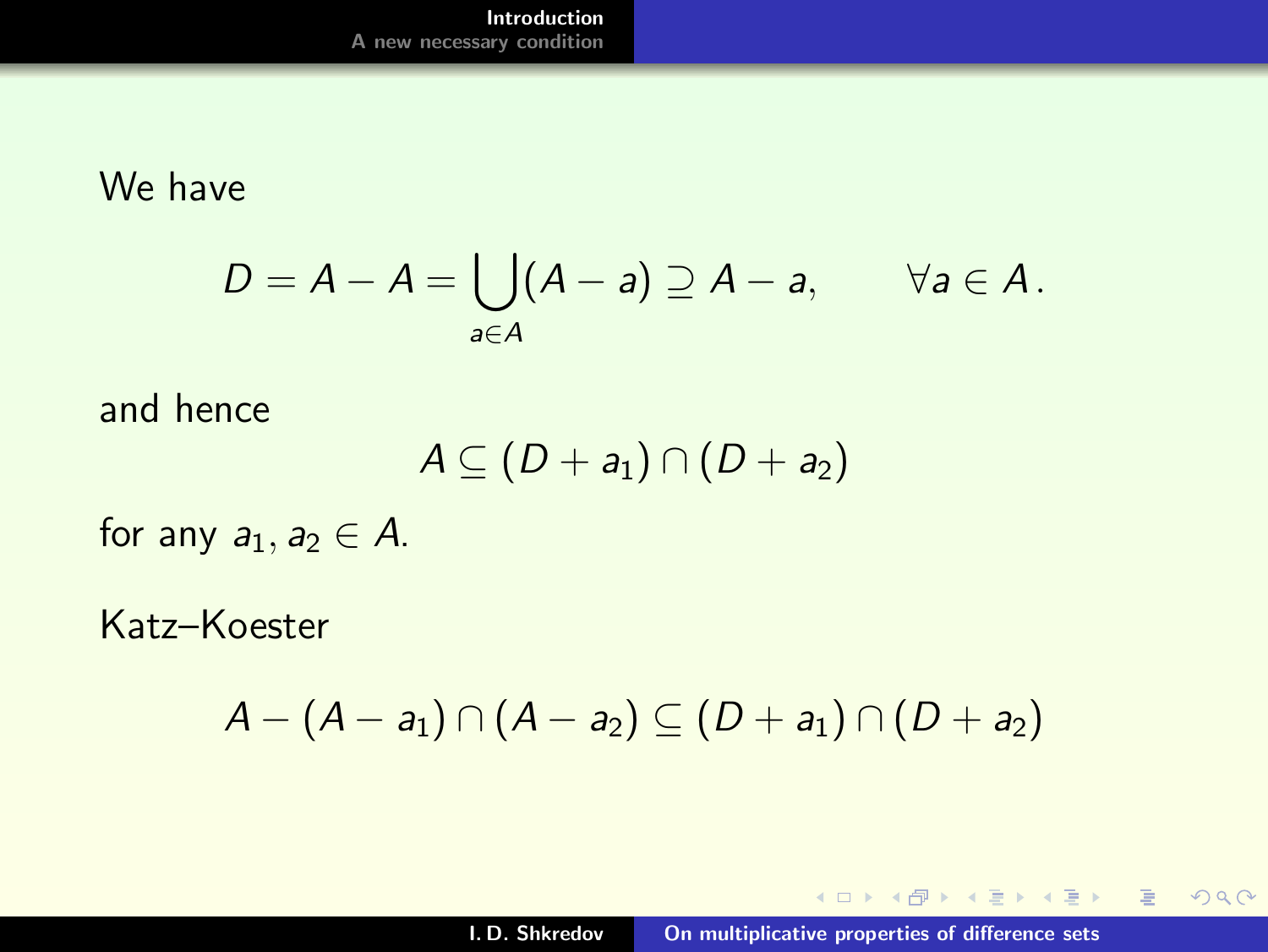### Non almost periodicity approaches, III

From Katz–Koester's observation the number of solutions of

$$
x + y = z, \qquad x, y, z \in D = A - A
$$

is at least  $|A||D|$ . This bound is optimal.

Theorem (Shkredov, 2014)

The number of solutions of

$$
x - x' = y - y' = z - z'
$$
,  $x, y, z \in D = A - A$ 

is at least  $|D|^{7/4}|A|^{9/4}$ .

We do not know is this optimal or not. Other equations.

<span id="page-10-0"></span> $(1, 1)$   $(1, 1)$   $(1, 1)$   $(1, 1)$   $(1, 1)$   $(1, 1)$   $(1, 1)$   $(1, 1)$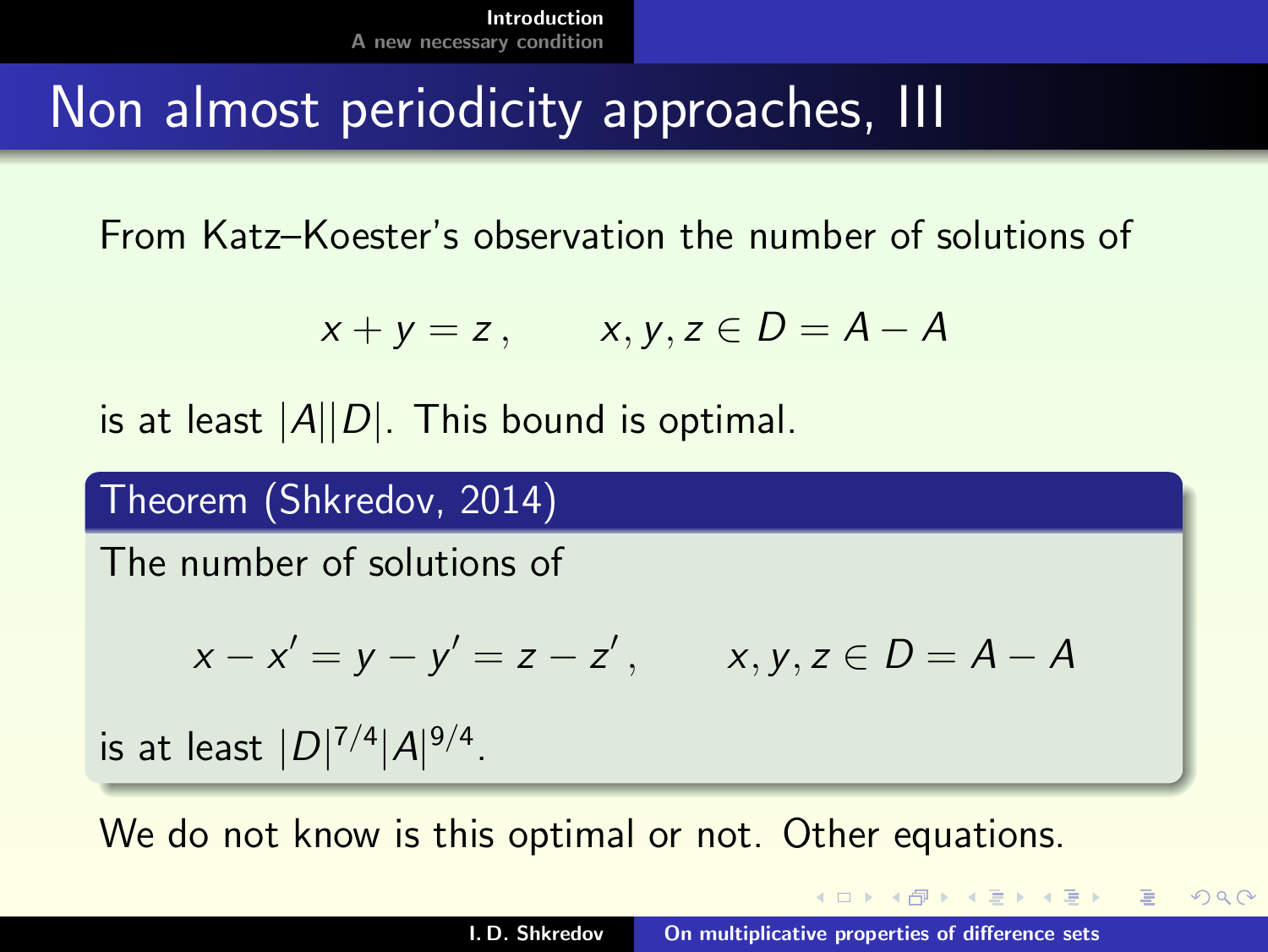### Can a sumset be a multiplicative subgroup?

If we believe that sumsets have some additive structure then can we prove that any multiplicatively rich set, say, a multiplicative subgroup, is not a sumset?

Answer: not yet, this is complicated.

Conjecture (Sárközy, 2012)

Let  $R \subset \mathbb{F}_p$  be the set of all quadratic residues. Is it true that

 $R \neq A + B$   $\forall A, B, |A|, |B| > 1?$ 

Shkredov (2014) : yes, for  $A = B$ .

<span id="page-11-0"></span> $290$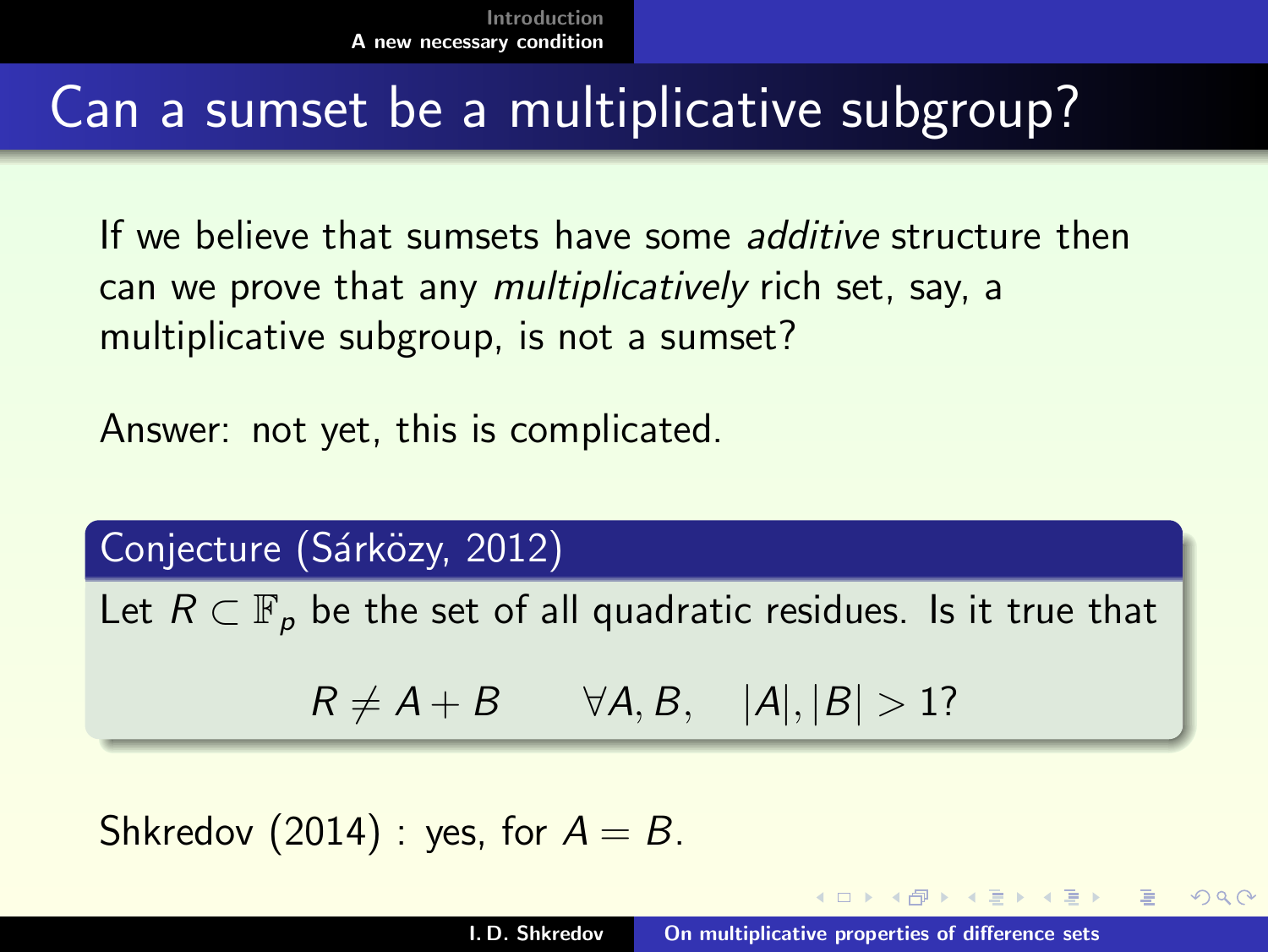#### Theorem (Shparlinski, 2013)

Let  $\Gamma \subset \mathbb{F}_p$  be a multiplicative subgroup and for some  $A, B \subseteq \mathbb{F}_p$  one has

$$
A+B\subseteq \Gamma\,,
$$

where  $|A|, |B| > 1$ . Then

$$
|A|, |B| \leq |\Gamma|^{1/2 + o(1)}
$$

as  $|\Gamma| \to \infty$ . In particular, if  $A + B = \Gamma$  then

$$
|A|, |B| = |\Gamma|^{1/2 + o(1)}.
$$

Sárközy:  $Γ = R$ . Shkredov:  $\Gamma = R$ , slightly another method and better bounds.

K ロ ▶ K 御 ▶ K 君 ▶ K 君 ▶ ...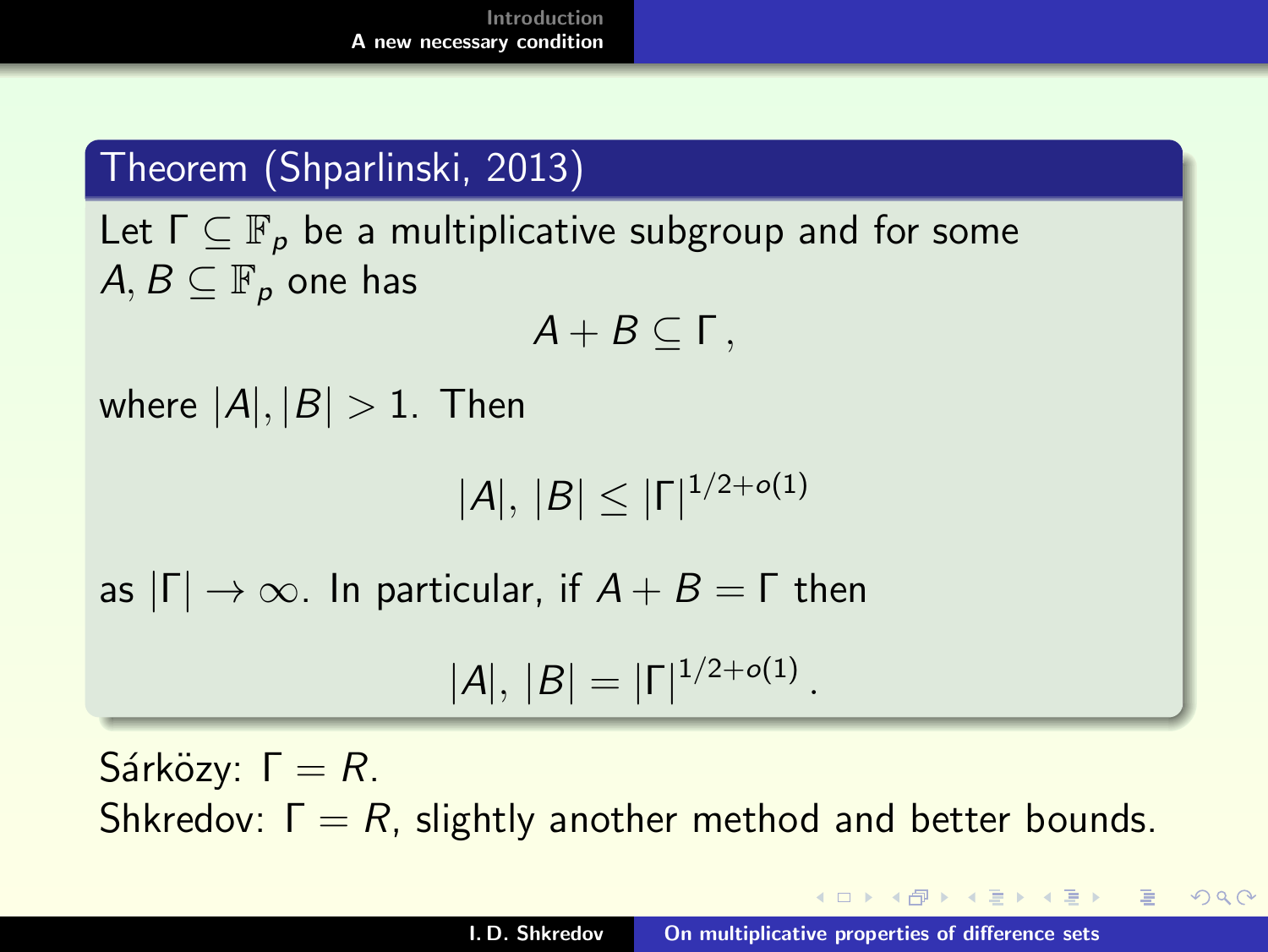Let  $S = A + B$ . We know that

$$
A\subseteq (S-b_1)\cap (S-b_2)
$$

for any  $b_1, b_2 \in B$ .

A generalization

$$
A \subseteq (S - b_1) \cap (S - b_2) \cap \cdots \cap (S - b_k)
$$

for any  $b_1, b_2, \ldots, b_k \in B$ .

 $4.171 - 6$ 

 $\langle \oplus \rangle$   $\rightarrow$   $\langle \oplus \rangle$   $\rightarrow$   $\langle \oplus \rangle$ 

目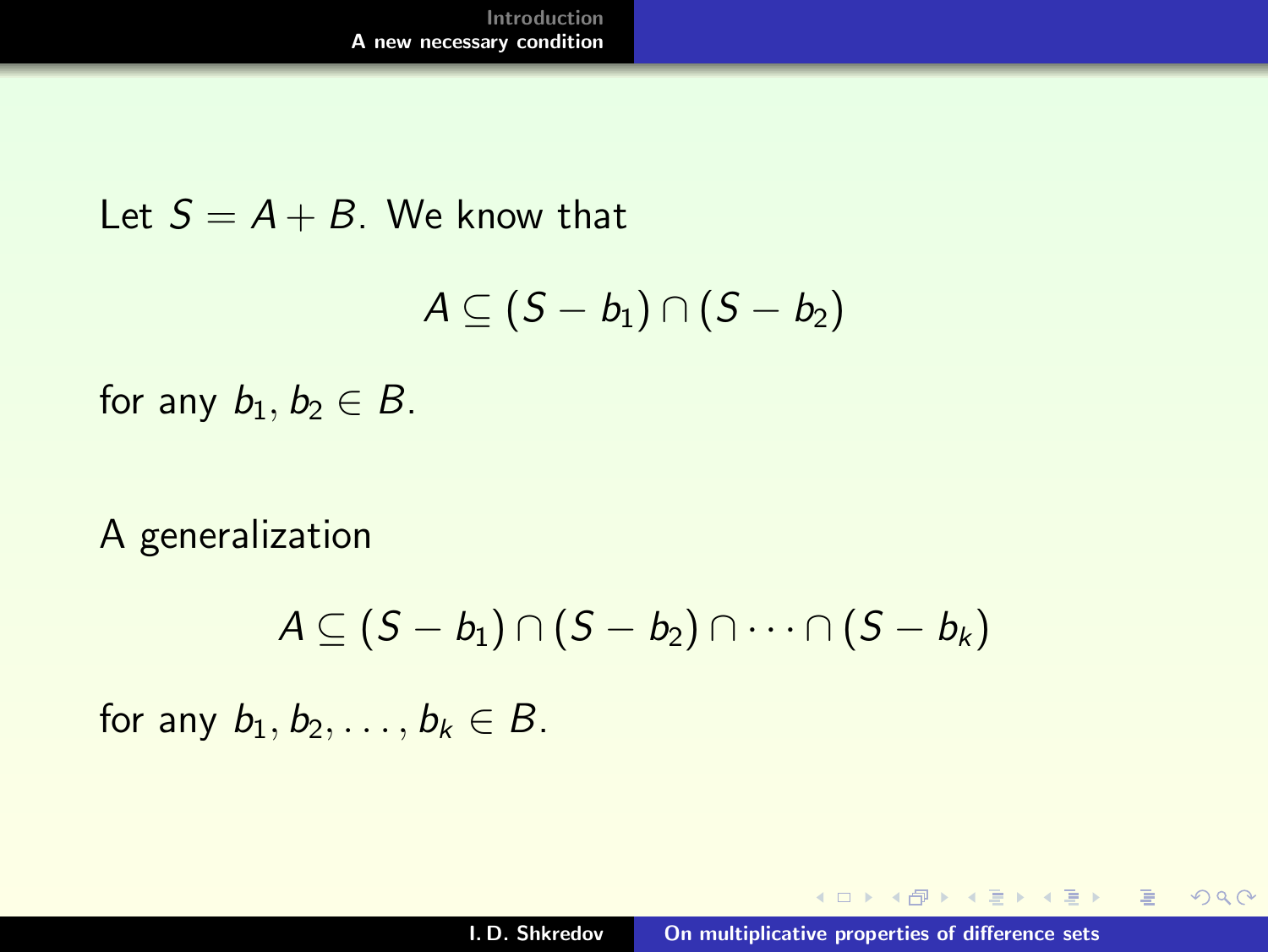$$
A\subseteq (S-b_1)\cap (S-b_2)\cap \cdots \cap (S-b_k).
$$

If  $S = R$  then by Weil's bound

$$
|(R+x_1)\cap (R+x_2)\cap \cdots \cap (R+x_k)|\ll_k p^{1/2+o(1)}.
$$

For smaller subgroups Stepanov's method works

Theorem (Vyugin–Shkredov, 2012)

\nLet 
$$
\Gamma
$$
 be a subgroup,  $|\Gamma| < p^{1-\varepsilon}$ . Then for any  $x_j$ .

\n $|(\Gamma + x_1) \cap (\Gamma + x_2) \cap \cdots \cap (\Gamma + x_k)| \ll_k |\Gamma|^{1/2 + o(1)}$ .

 $4.17 \times$ 

 $\langle \oplus \rangle$   $\rightarrow$   $\langle \oplus \rangle$   $\rightarrow$   $\langle \oplus \rangle$ 

 $2Q$ 

目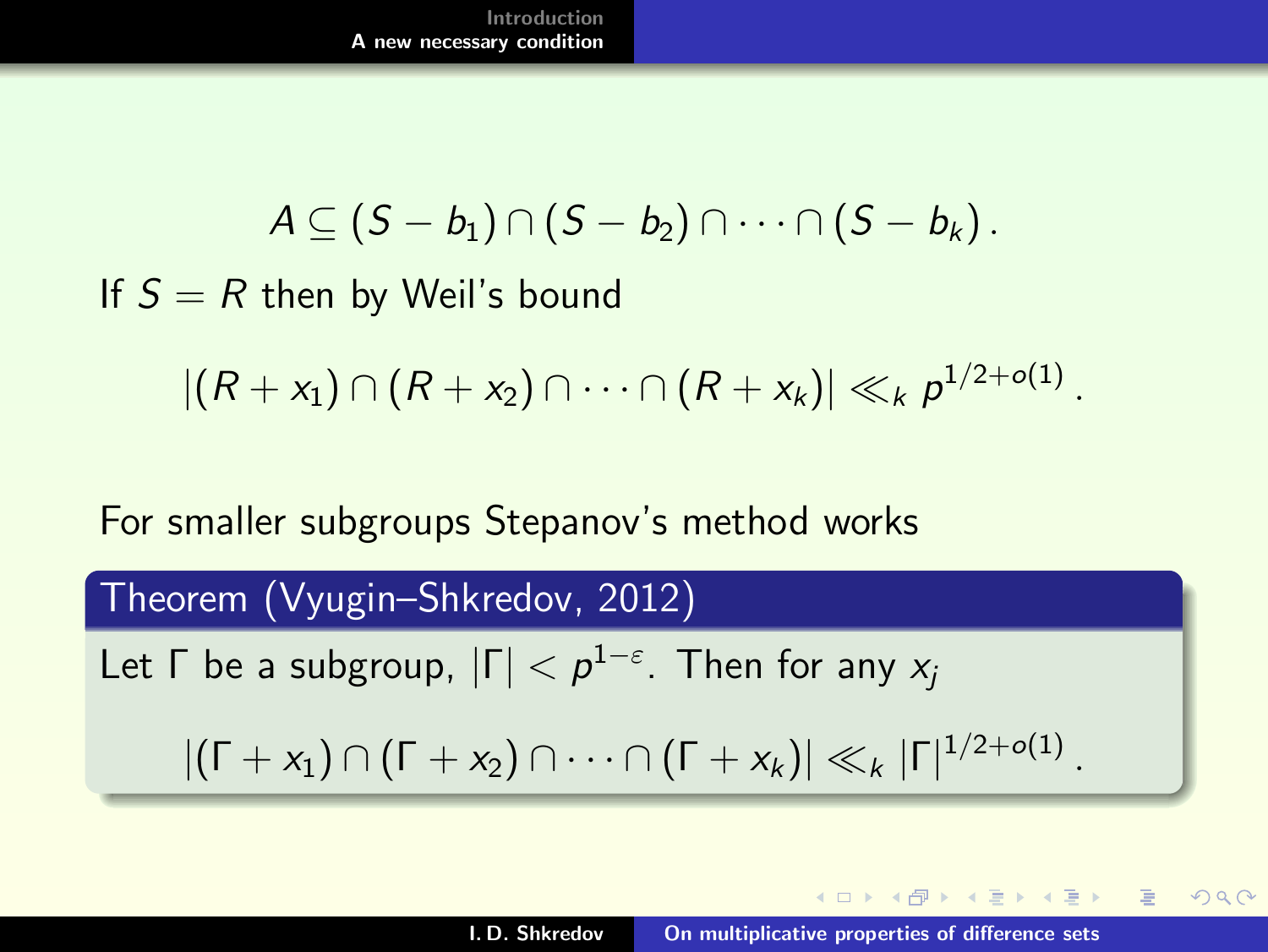#### Theorem (Shkredov, 2015)

Let  $\Gamma$  be a subgroup,  $|\Gamma| < p^{1/2-\varepsilon}.$  Then

$$
\Gamma \neq A+B\,,
$$

where A is another subgroup and B is an arbitrary set.

Theorem (Shkredov, 2016)

Let  $\Gamma$  be a subgroup,  $|\Gamma| < p^{3/4-\varepsilon}$ . Then

$$
\Gamma \neq A-A\,,
$$

where A is an arbitrary set.

 $4.013.4.013.4.733.4.733$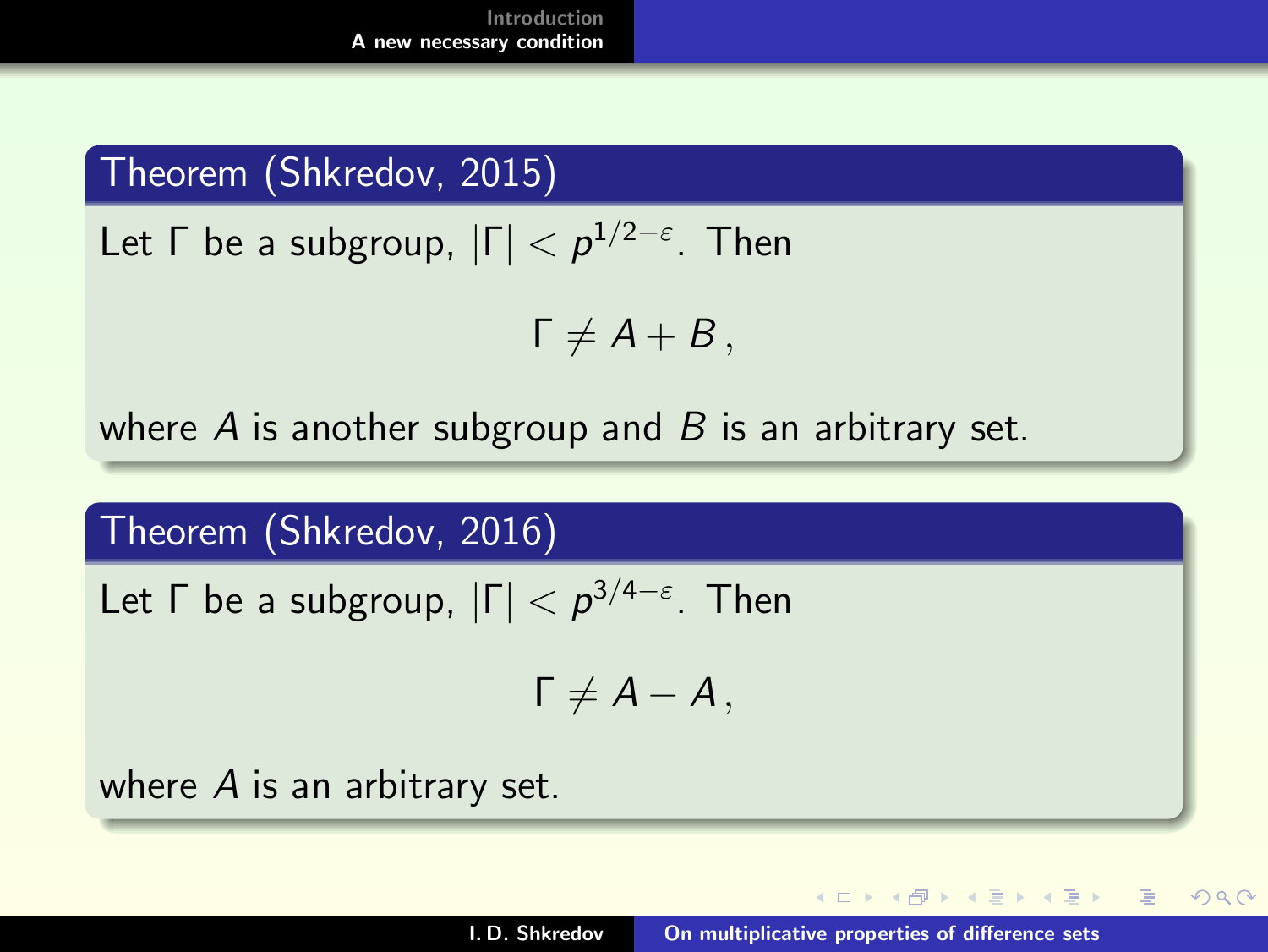### The necessary condition: real case

Put  $D = A - A$ 

Theorem (Roche–Newton—Zhelezov, 2015)

Let  $A \subset \mathbb{R}$  be a finite set, and  $\varepsilon > 0$  be a real number. Then for some constant  $C'(\varepsilon)>0$  one has

$$
|DD|, |D/D| \gg_{\varepsilon} |D| \cdot \exp(\,C'(\varepsilon) \log^{1/3 - o(1)} |D|) \,.
$$

Theorem (Shkredov, 2016)

Let  $A \subset \mathbb{R}$  be a finite set. Put  $D = A - A$ . Then

$$
|DD|, |D/D| \gg |D|^{1+\frac{1}{12}} \log^{-\frac{1}{4}} |D|.
$$

Thus, say,  $\{1, 2, 2^2, 2^3, \ldots, 2^n\}$  is not a difference set.

**≮ 伊 ≯ ( ミ ≯ ( ミ )** 

つくい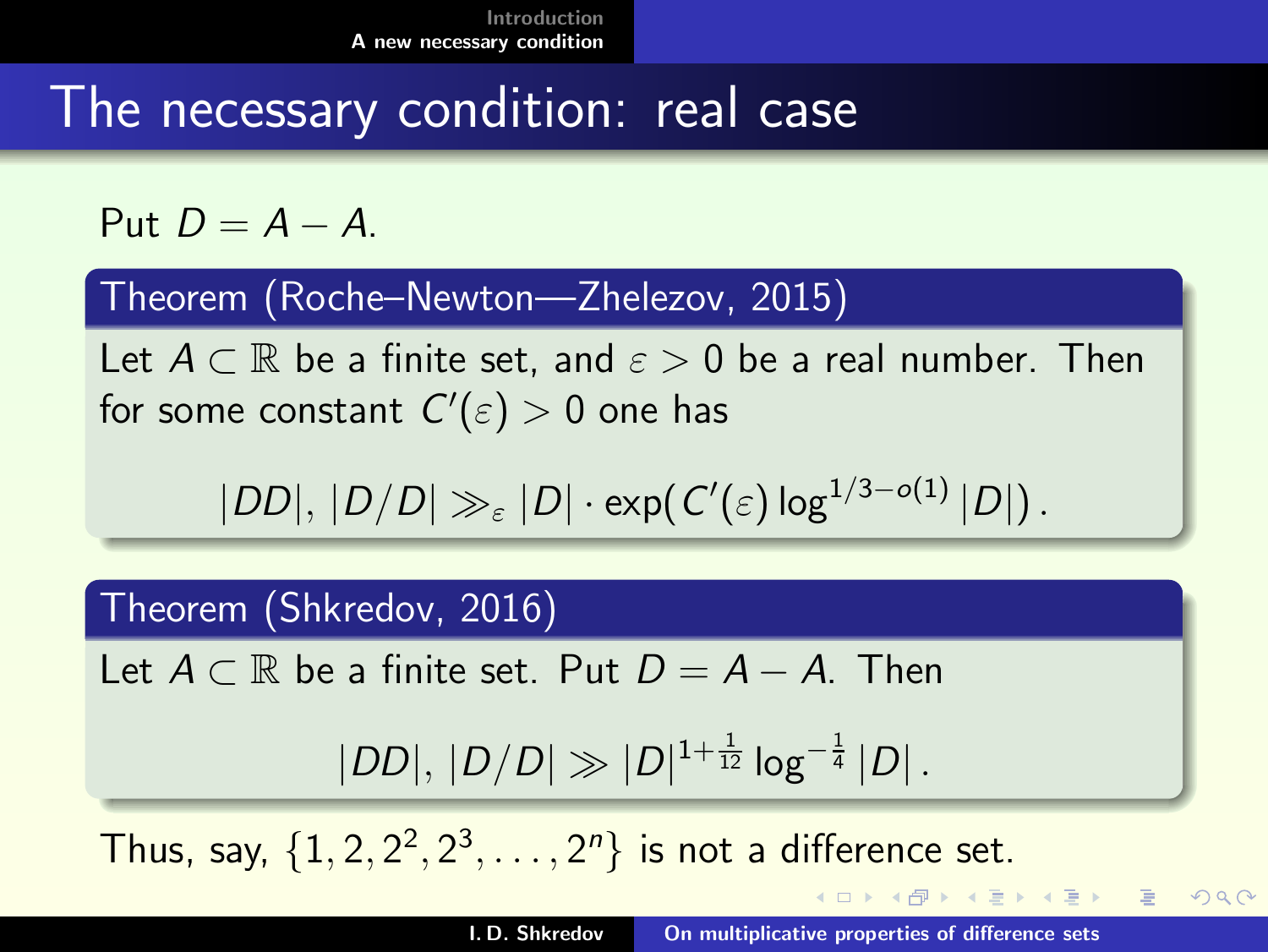#### Theorem (Shkredov, 2015)

Let  $A \subset \mathbb{F}_p$  be a set. Put  $D = A - A$ ,  $|D| < p^{4/7}$ . Then

$$
|DD|, |D/D| \gg |D|^{19/24} |A|^{3/8}.
$$

Again, the product set and the quotient set of  $D$  are large. **Hence** 

Theorem (Shkredov, 2016)

Let  $\Gamma$  be a subgroup,  $|\Gamma| < p^{3/4-\varepsilon}$ . Then

$$
\Gamma \neq A-A\,,
$$

where A is an arbitrary set.

 $A \cap B$   $A \cap B$   $B \cap A$   $B \cap B$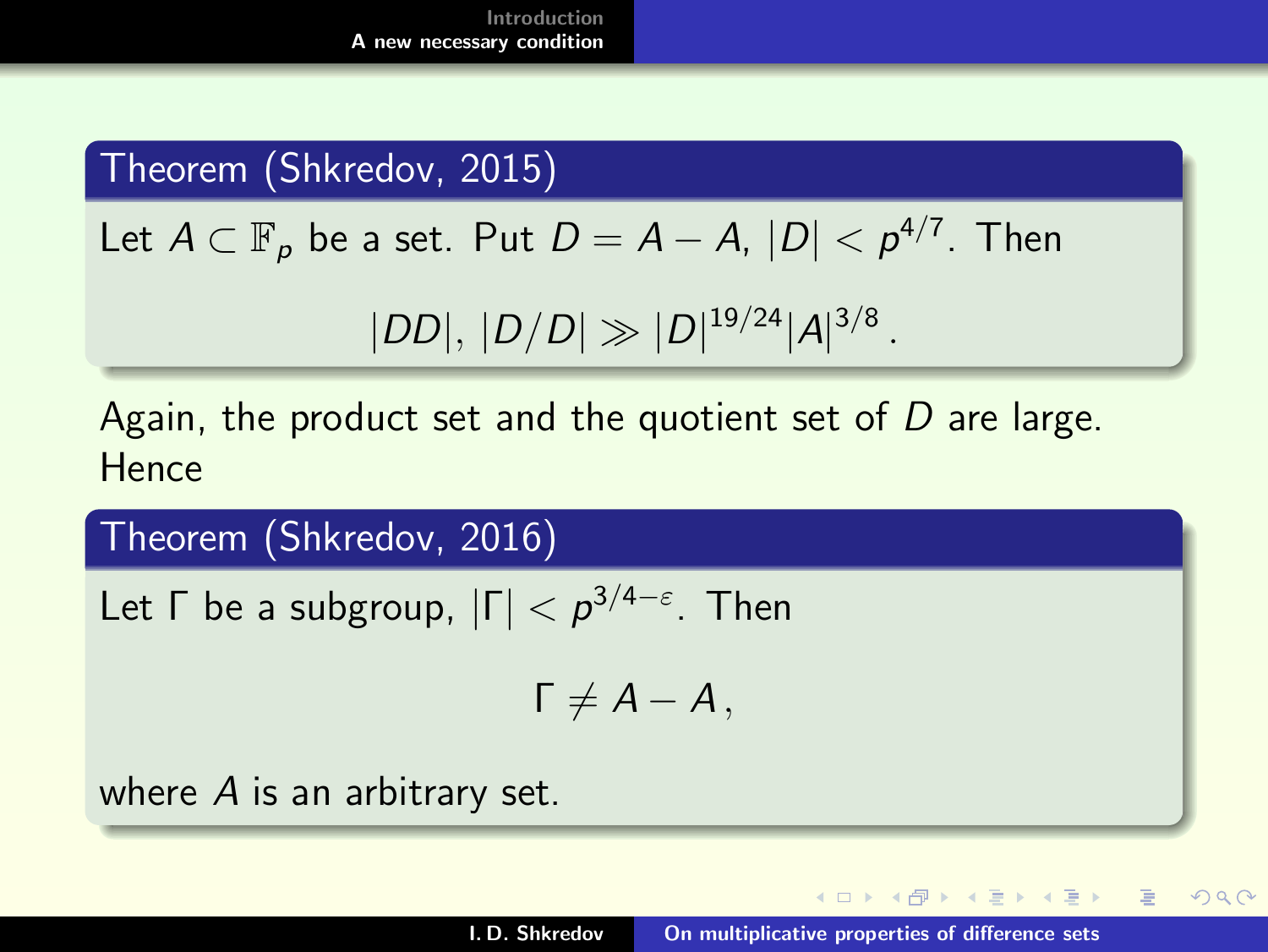### Sketch of the proof

For any A consider the set

$$
R[A] = \left\{ \frac{a_1 - a}{a_2 - a} : a, a_1, a_2 \in A, a_2 \neq a \right\} \subseteq D/D.
$$

Theorem (Jones, 2013 and Roche–Newton, 2015)

We have

$$
|R[A]| \gg \frac{|A|^2}{\log |A|} \ge |D|^{1-o(1)}.
$$

Theorem (Aksoy–Murphy–Rudnev–Shkredov, 2015)

For any 
$$
A \subseteq \mathbb{F}_p
$$
,  $|A| < p^{2/3}$  one has

 $|R[A]| \gg |A|^{3/2}$ .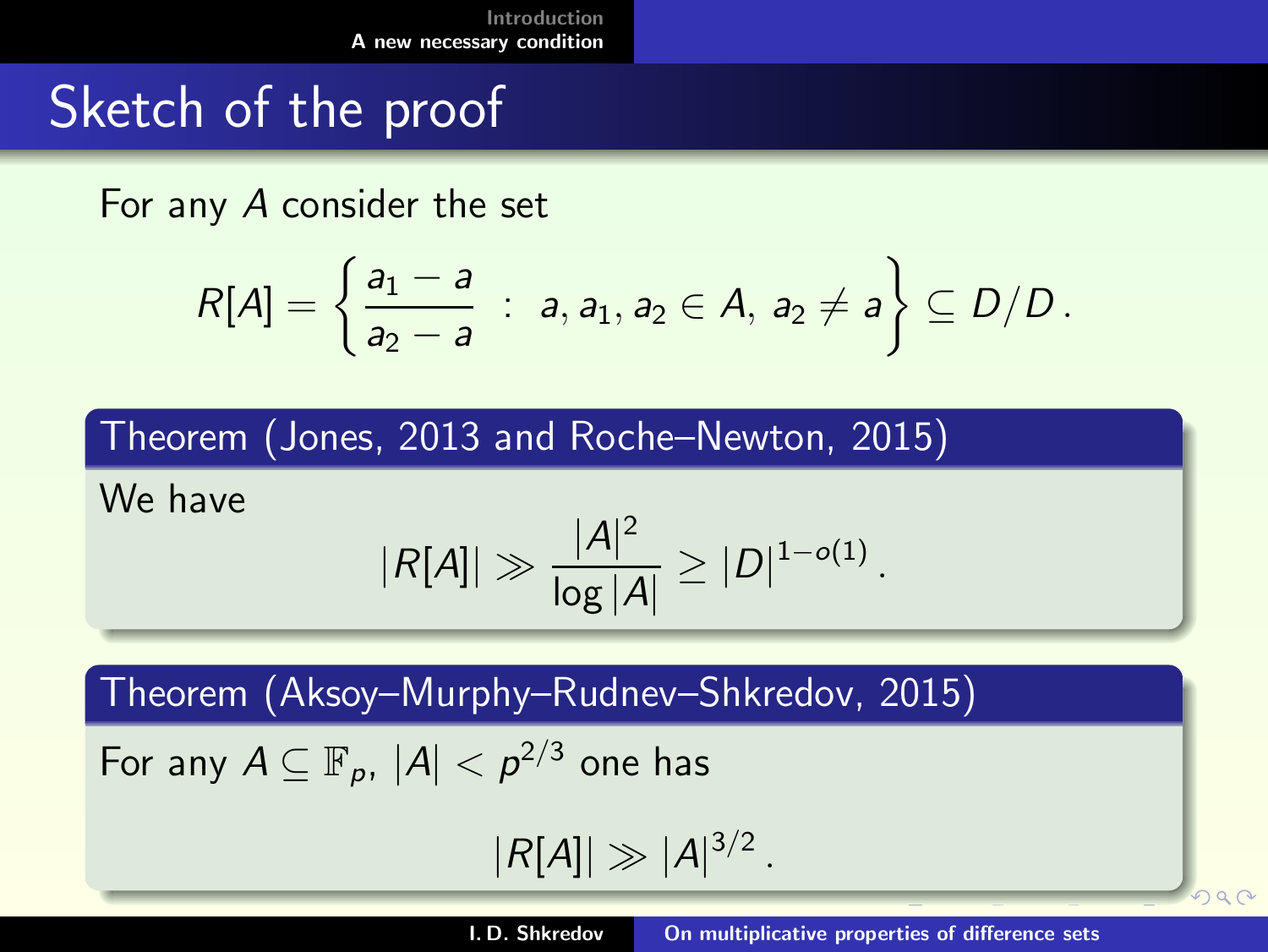### A crucial observation

$$
R[A] = \left\{ \frac{a_1 - a}{a_2 - a} : a, a_1, a_2 \in A, a_2 \neq a \right\} \subseteq D/D.
$$

We have

$$
1-\frac{a_1-a}{a_2-a}=\frac{a_2-a_1}{a_2-a}=\frac{a_1-a_2}{a-a_2}\in R[A],
$$

and thus

$$
R[A]=1-R[A].
$$

So,  $R[A]$  is *additively* structured.

 $4.171 - 6$ 

 $\langle \oplus \rangle$   $\rightarrow$   $\langle \oplus \rangle$   $\rightarrow$   $\langle \oplus \rangle$ 

<span id="page-19-0"></span>目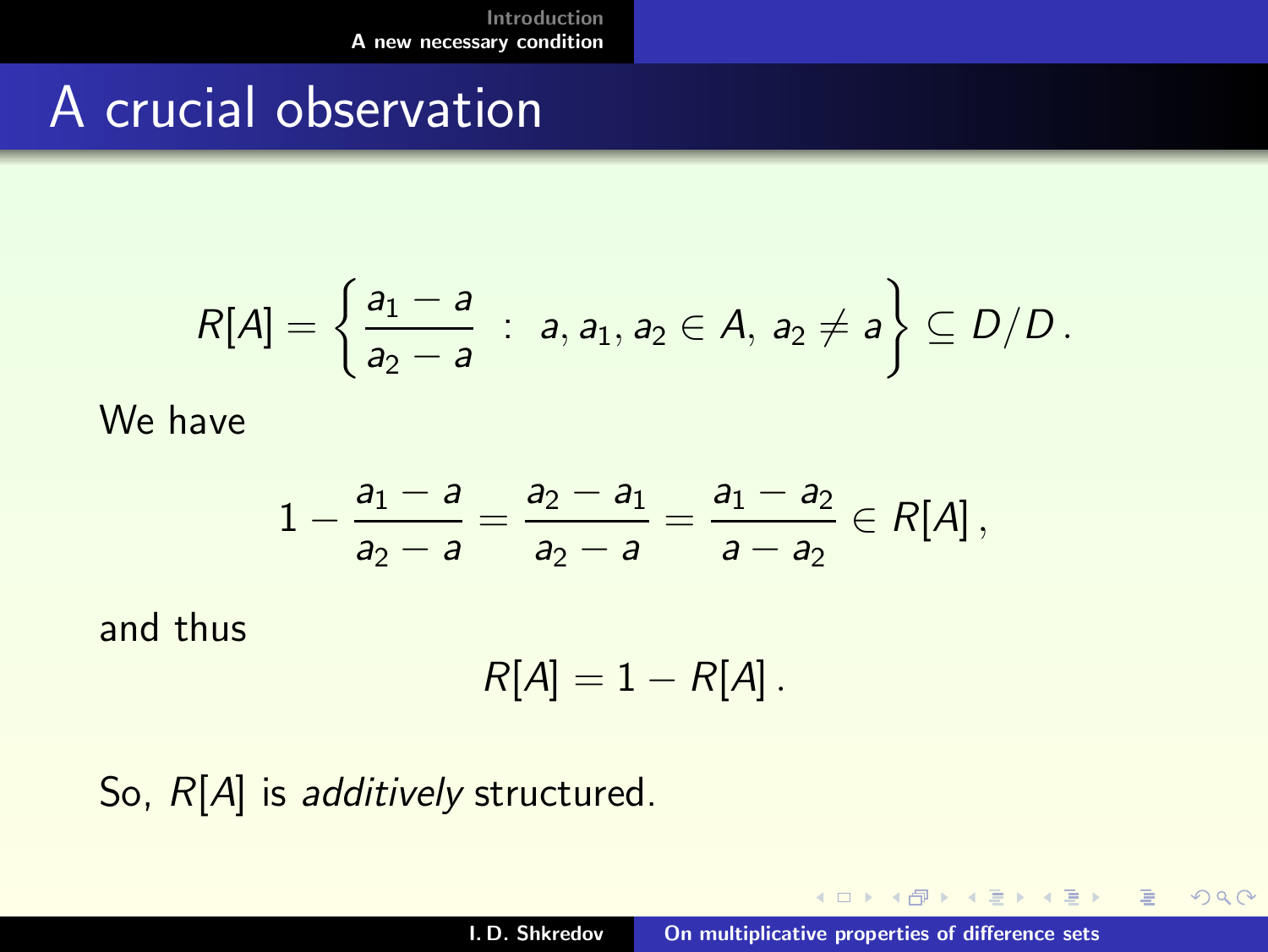### General sum–product

General principle

If A belongs to a ring  $\mathcal{R}(+,\cdot)$  and

<span id="page-20-0"></span>
$$
|A+A|,|AA|\ll |A|^{1+\varepsilon}
$$

then A has "large" intersection with a subring.

Finite fields of prime order (Bourgain, Katz, Tao, Konyagin, Glibichuk, Chang, Garaev, Rudnev, Li, Roche–Newton, Shkredov, ...)

Infinite fields and rings (Erdös, Szemerédi, Chang, Solymosi, Konyagin, Rudnev, Roche–Newton, Shkredov, ...).

Applications: Number Theory, Cryptography, Additive Combinatorics, Computer Science, Dyna[mic](#page-19-0)[al](#page-21-0) [S](#page-19-0)[y](#page-20-0)[st](#page-21-0)[e](#page-10-0)[m](#page-11-0)[s.](#page-26-0)  $2Q$ [On multiplicative properties of difference sets](#page-0-0)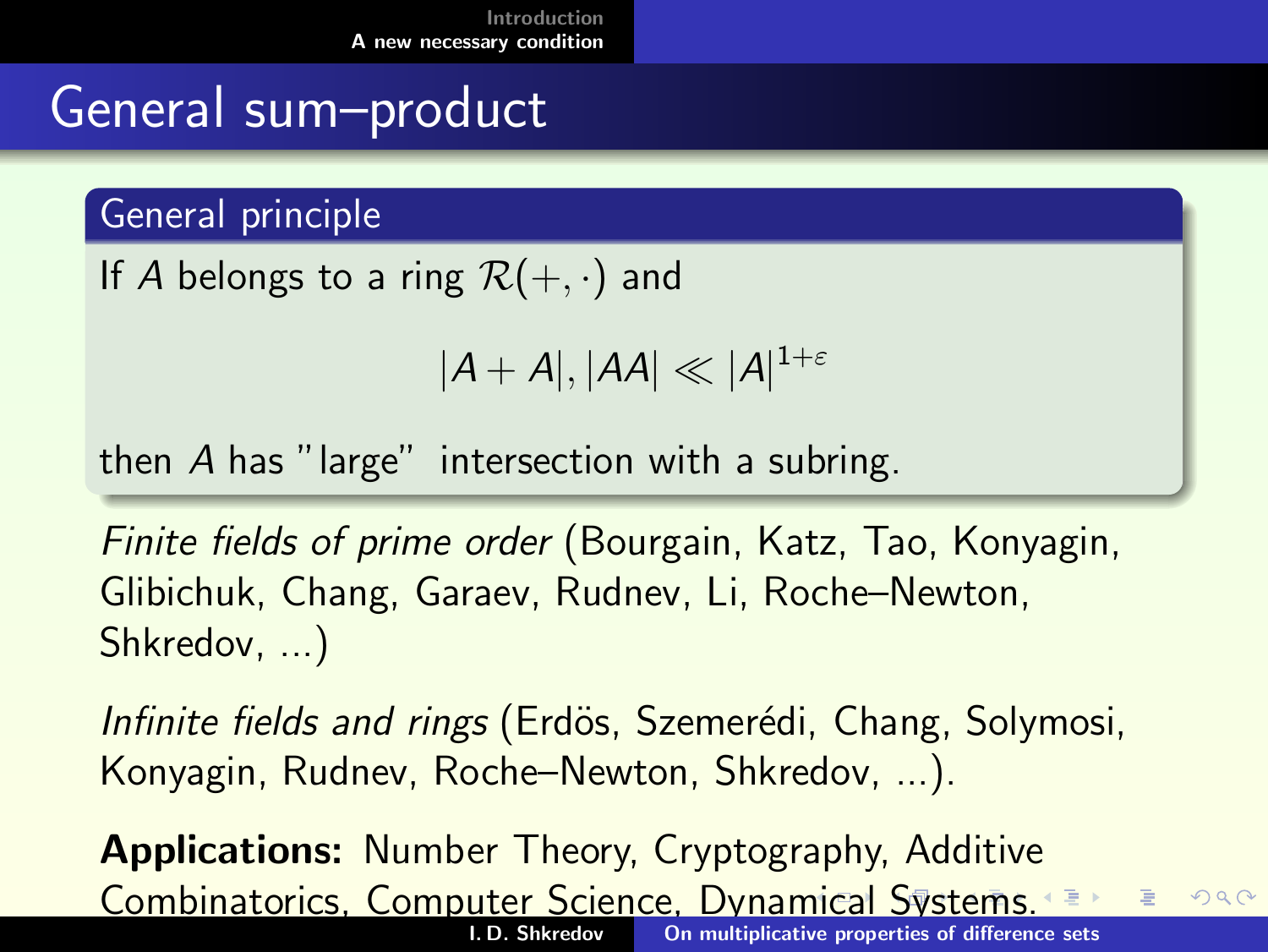### Sum–product in  $\mathbb R$  and  $\mathbb F_p$

The real case.

Theorem (Konyagin–Shkredov, 2016)

Let  $A \subset \mathbb{R}$ . Then

$$
\max\{|A+A|, |AA|\} \gg |A|^{4/3+c} ,
$$

where  $c > 0$  is an absolute constant.

The prime fields case.

Theorem (Roche-Newton–Rudnev–Shkredov, 2015)

Let  $A\subset \mathbb{F}_p, |A| < \rho^{5/8}$  Then

 $\max\{|A + A|, |AA|\} \gg |A|^{1+1/5}$  .

 $\mathcal{A} \cap \mathcal{P} \cap \mathcal{P} \cap \mathcal{A} \neq \mathcal{P} \cap \mathcal{A} \neq \mathcal{P}$ 

<span id="page-21-0"></span> $000$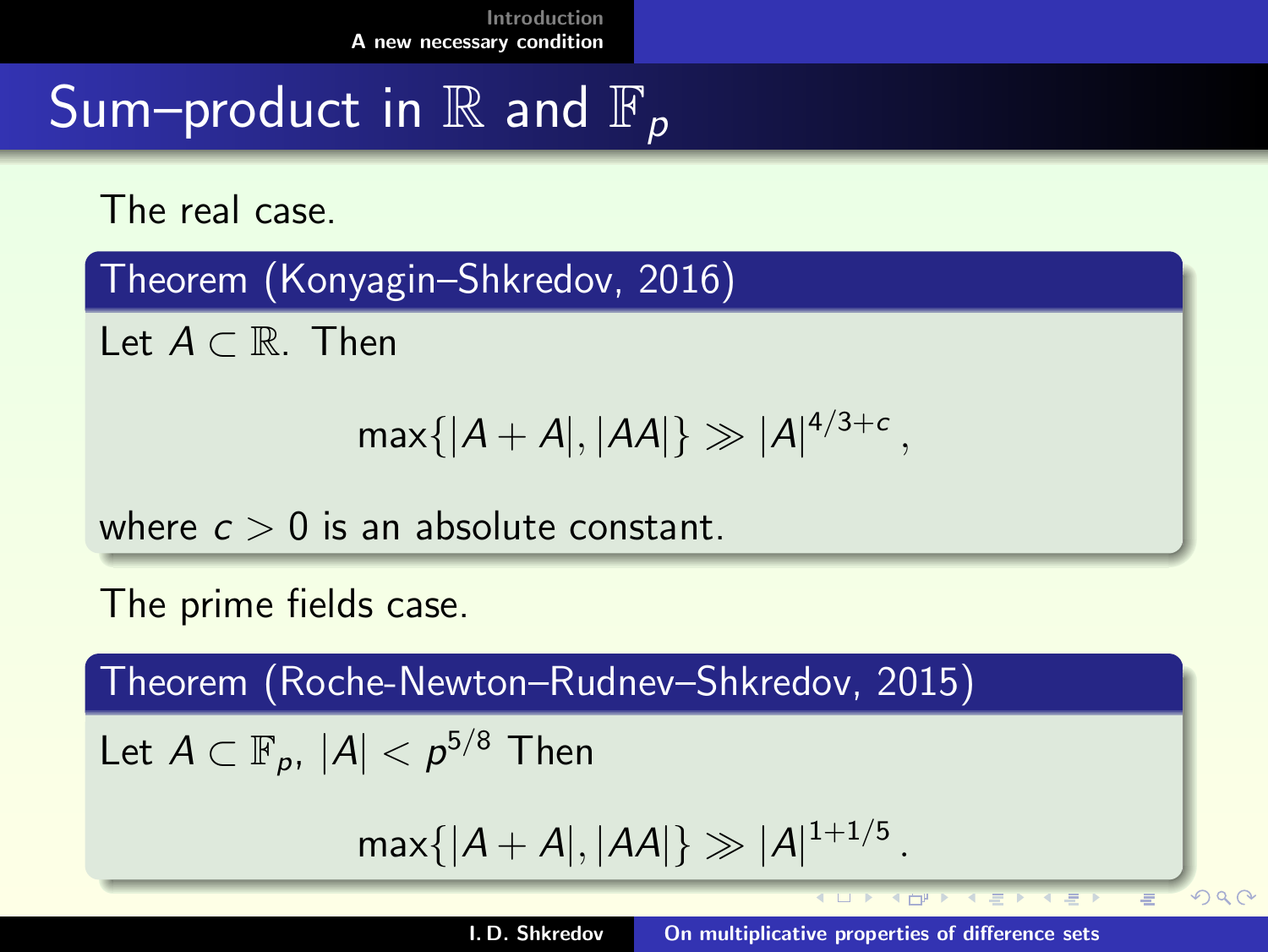By sum–product we know that a set cannot has good multiplicative and additive structure simultaneously.

Lemma (a variant of sum–product phenomenon)

For any  $A, B \subset \mathbb{R}$  and nonzero  $\alpha$ , we have

$$
|A \cap (B + \alpha)| \ll |A|^{-2/3} |AB|^{4/3}.
$$

E.g.  $A = B$  and  $|AA| \ll |A|$ . Then  $|A \cap (A + \alpha)| \ll |A|^{2/3}$ ,  $\alpha \neq 0$ .

Similar (but more complicated) result in  $\mathbb{F}_p$  takes place.

 $A \cap B$   $A \cap A \cap B$   $B \cap A \cap B$   $B$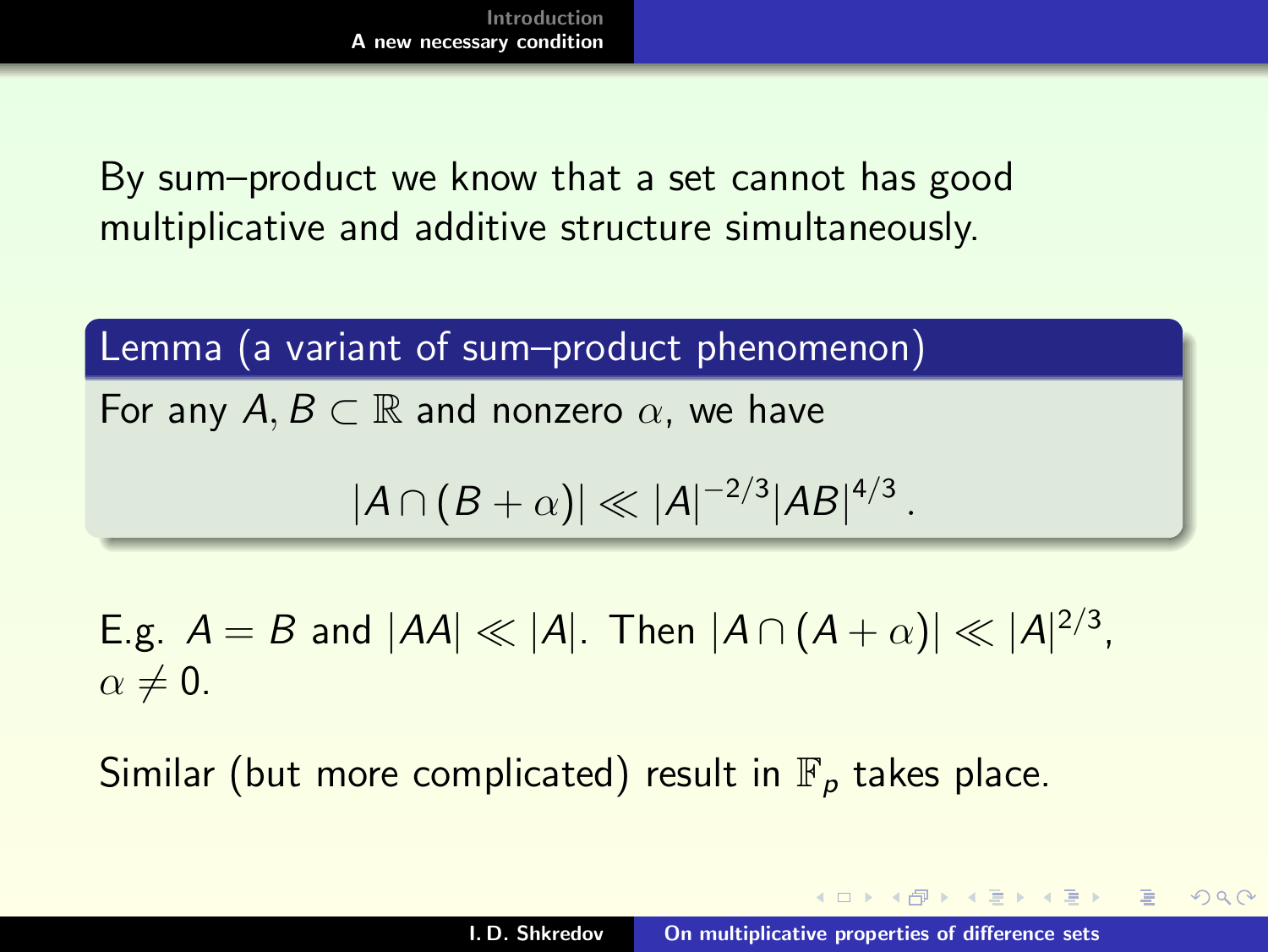Let  $R = R[A]$ . By our main observation  $|R| = |R \cap (1 - R)| \ll |R|^{-2/3} |RR|^{4/3}$  . Hence  $(R \subset D/D)$  $|DD/DD| \geq |RR| \gg |R|^{5/4} \gg |D|^{5/4-o(1)}$ . By some standard tools (Plünnecke inequality), we have  $|DD|, |D/D| \gg |D|^{1+c},$ 

where  $c > 0$  is an absolute constant.

 $A \cap \overline{A} \cup A \cup \overline{A} \cup A \cup \overline{A} \cup A \cup \overline{A}$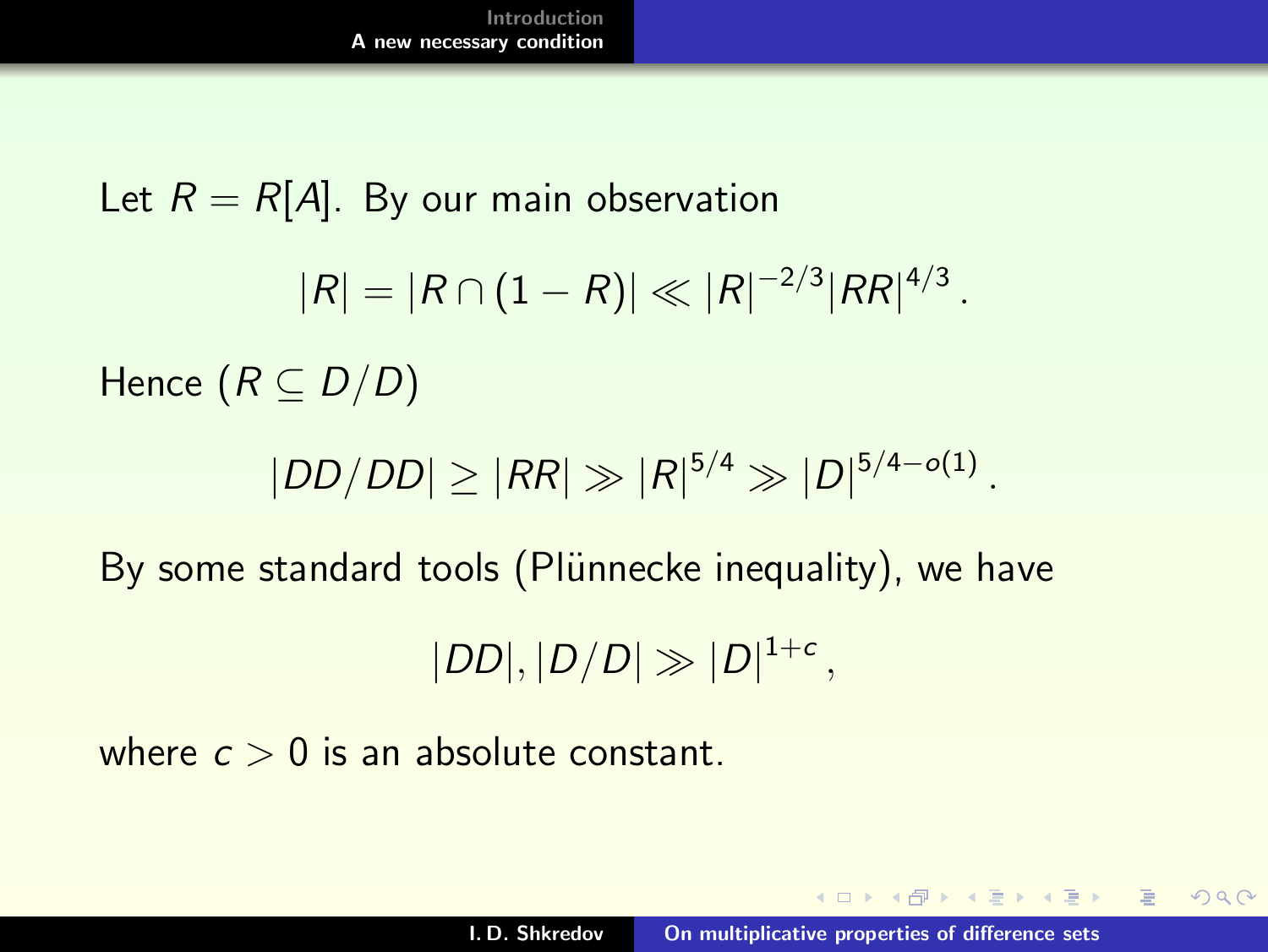### Problems

#### Problem 1. It is known that

$$
|D|^{3/2}\gg|DD|\gg|D|^{1+c},
$$

where  $c = 1/8 - o(1)$ . What is the right exponent?

#### Problem 2. Recall

$$
R[A] = \left\{ \frac{a_1 - a}{a_2 - a} : a, a_1, a_2 \in A, a_2 \neq a \right\} \subseteq D/D.
$$

Is it true  $R[A] \gg |A - A|$ ,  $R[A] \gg |A/A|$ ?

 $4.171 - 6$ 

→ イ団 ▶ → ミ ▶ → ミ ▶ →

 $\equiv$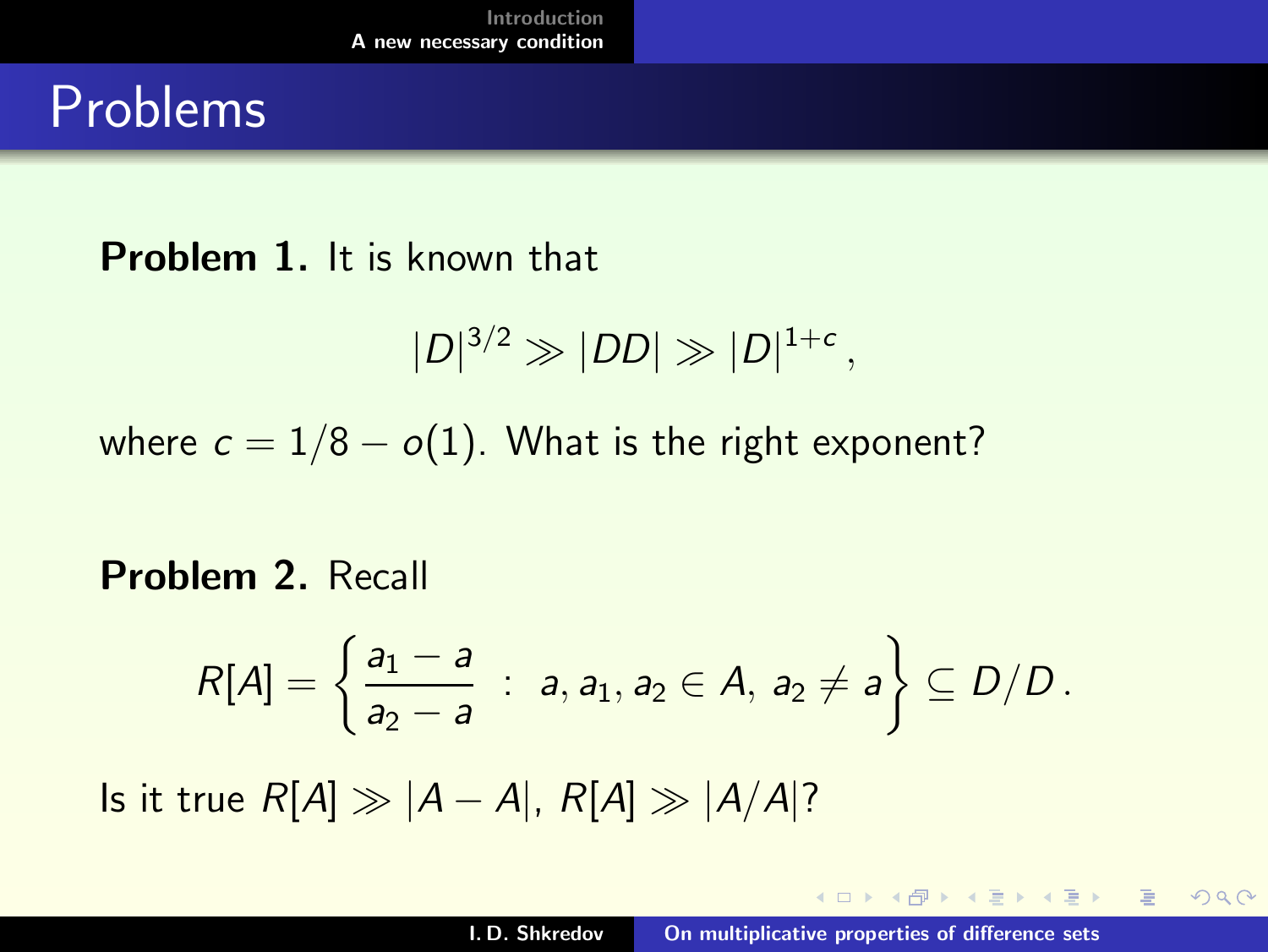**Problem 3.**  $S \subset \mathbb{F}_{p}$ ,  $|S| \leq p/2$  is a perfect difference set iff the number of solutions of the equation  $x = s_1 - s_2$ ,  $s_1, s_2 \in S$ ,  $x \neq 0$  does not depend on x.

Is it true that  $S \neq A - A$ ?

**Problem 4 (P. Hegarty)** A set  $S = \{s_1 < s_2 < \cdots < s_n\}$  is called strictly *convex* if the consecutive differences  $s_i - s_{i-1}$  are strictly increasing.

Let  $S \subseteq A + A$  and S be a strictly convex (concave) set. Is it true that  $|S| = o(|A|^2)?$ 

 $4.60 \times 4.75 \times 4.75 \times$